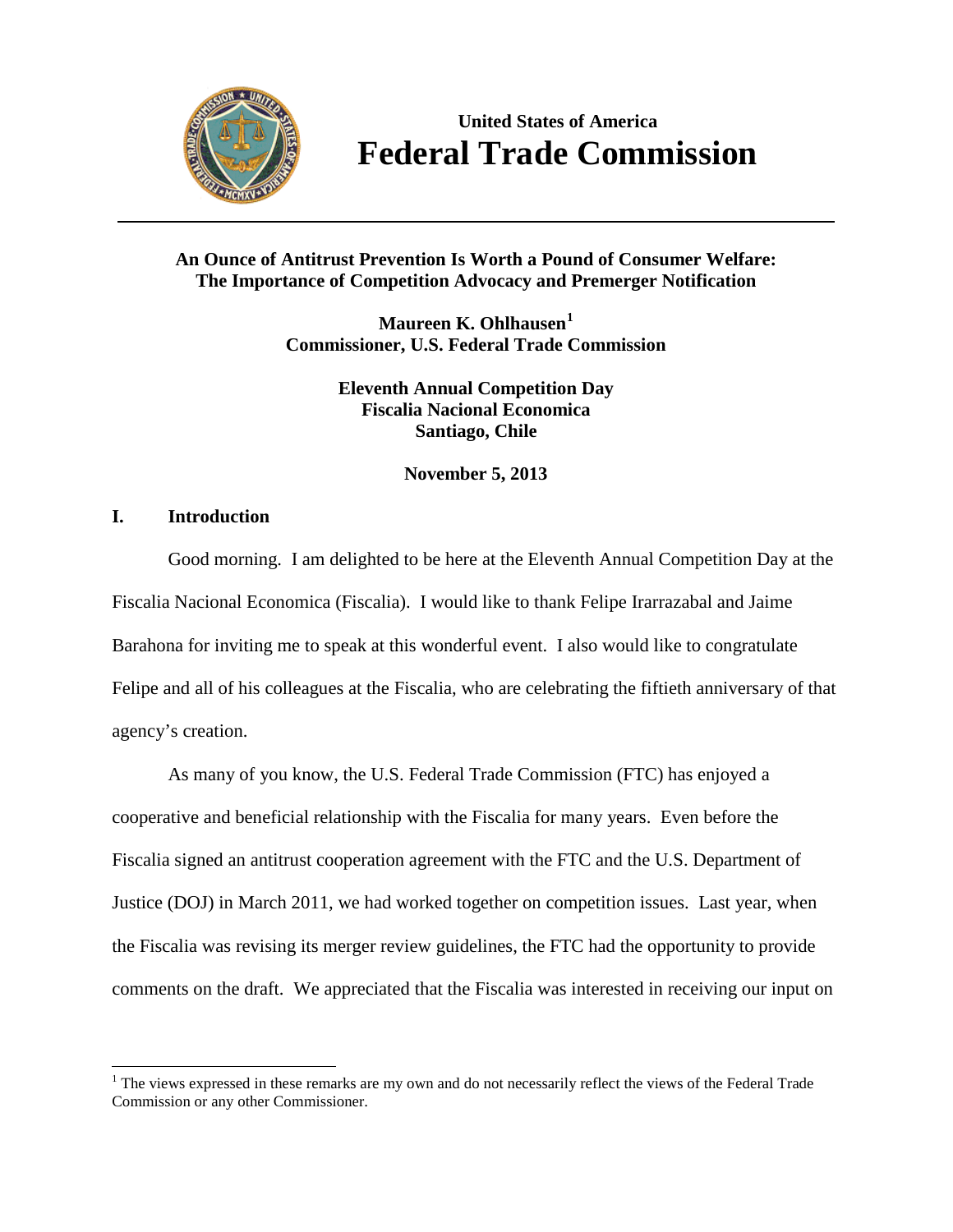the guidelines, and we look forward to working with the Fiscalia on competition matters for many years to come.

Today, I will address two areas of focus at the FTC: competition advocacy and premerger notification. Although these two topics may seem to be unrelated, they have something very important in common: both of these areas present the FTC or any other competition authority with an opportunity to prevent enduring harms to consumer welfare before it is too late to undo or remedy those harms. Competition advocacy can help persuade government entities not to enact anticompetitive laws or regulations, which may be difficult or impossible to repeal once they are passed. A premerger notification system, in turn, allows the competition authority to block or restructure anticompetitive transactions before they are consummated and become difficult or even impossible to undo.

In English, there is a saying: "An ounce of prevention is worth a pound of cure." In Spanish, I believe you would say, "Mas vale prevenir que curar." With both competition advocacy and premerger notification, competition agencies can take preventative measures that protect competition and consumers and ultimately yield benefits in excess of the costs involved in pursuing these two important programs.

# **II. The Important Role of Competition Advocacy**

First, let me address the important role that competition advocacy can play in the economy. I will provide some background on the Federal Trade Commission's advocacy program and then talk about what I believe are keys to a successful advocacy program. I will also briefly discuss some of the FTC's recent advocacy efforts.

Competition advocacy is an area of particular interest to me. From 2004 to 2008, I was Director of the FTC's Office of Policy Planning, which oversees the agency's competition and consumer advocacy efforts. I was a strong supporter of our advocacy program during that time.

2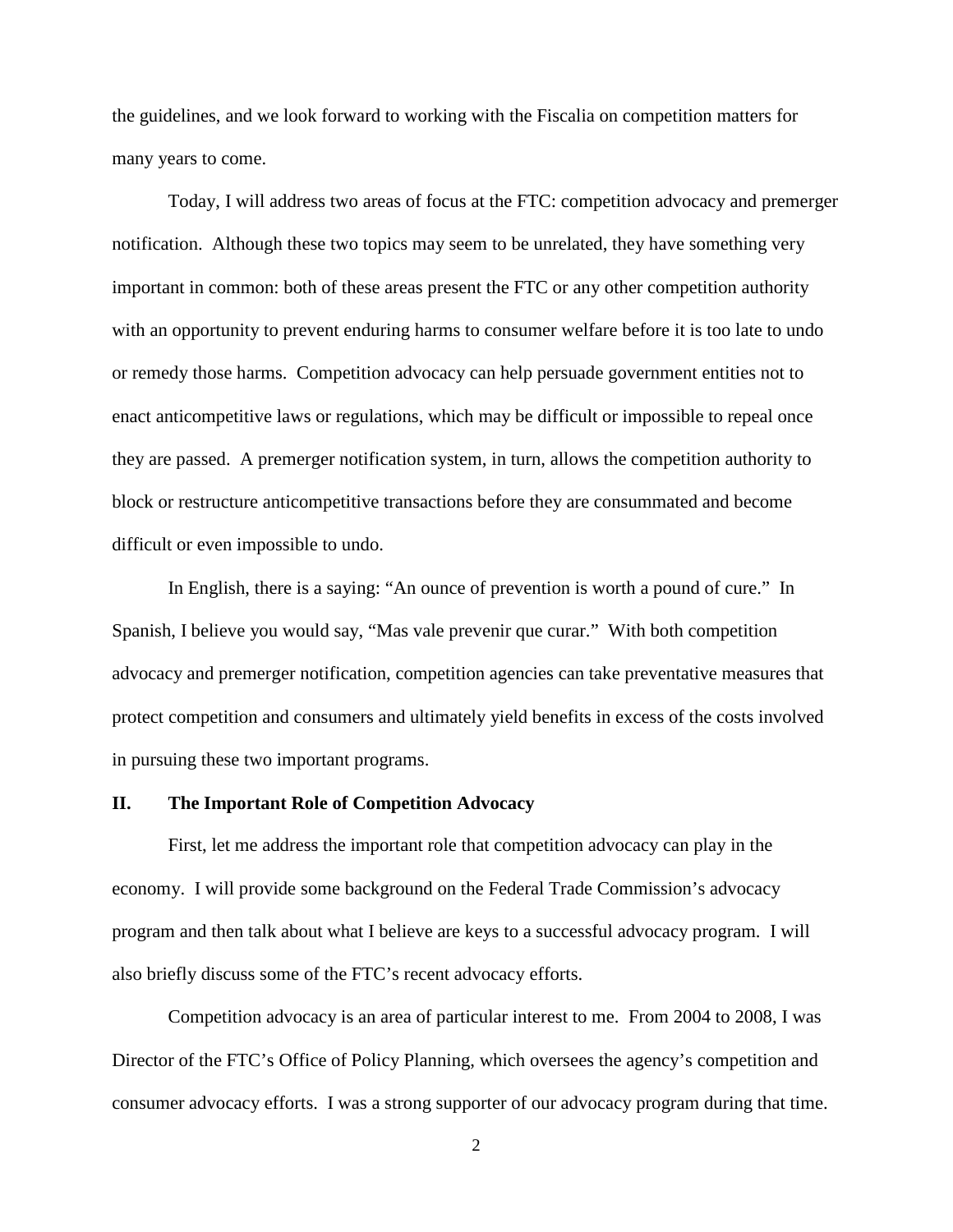Now, as a Commissioner, I continue to support the FTC's efforts in advocating for procompetitive policies.

A significant focus of competition advocacy efforts tends to be on governmentallyimposed restraints on competition. In countries with a history of government control over sectors of the economy, there may still be vestiges of unnecessary, anticompetitive restraints in their laws and regulations. Even in historically free-market economies, such as the United States, there are often industries that benefit from government-imposed restraints on competition. Further, private entities may pursue government measures to protect themselves from the competitive forces of the free market. $2$ 

Some entities try to justify their requests for anticompetitive government action in terms of safety or some other type of consumer protection. In reality, what they often are seeking is a law or regulation to hamper their rivals and entrench their advantageous position as incumbents, not to protect consumers. Based on our experience as both a competition and consumer protection agency, we can see that the relationship between the restraint and the purported consumer protection benefit is often poorly defined or even non-existent.

It is, of course, completely rational for such entities to pursue anticompetitive government restraints. After all, engaging in private anticompetitive conduct is risky: aside from potentially resulting in jail time and significant monetary fines, collusion may not even be effective, particularly if it is being undercut by cheating within the cartel. By contrast, persuading the government to adopt an anticompetitive restraint is much less risky: lobbying the

<span id="page-2-0"></span><sup>2</sup> *See, e.g.*, Timothy J. Muris, Chairman, Fed. Trade Comm'n, Creating a Culture of Competition: The Essential Role of Competition Advocacy, Prepared Remarks before the International Competition Network Panel on Competition Advocacy and Antitrust Authorities (Sept. 28, 2002), *available at* <http://www.ftc.gov/speeches/muris/020928naples.shtm> ("Constant vigilance and continuing efforts are necessary

because there will always be pressures from the private sector, and often its government allies, to maintain old anticompetitive constructs or to create new ones.").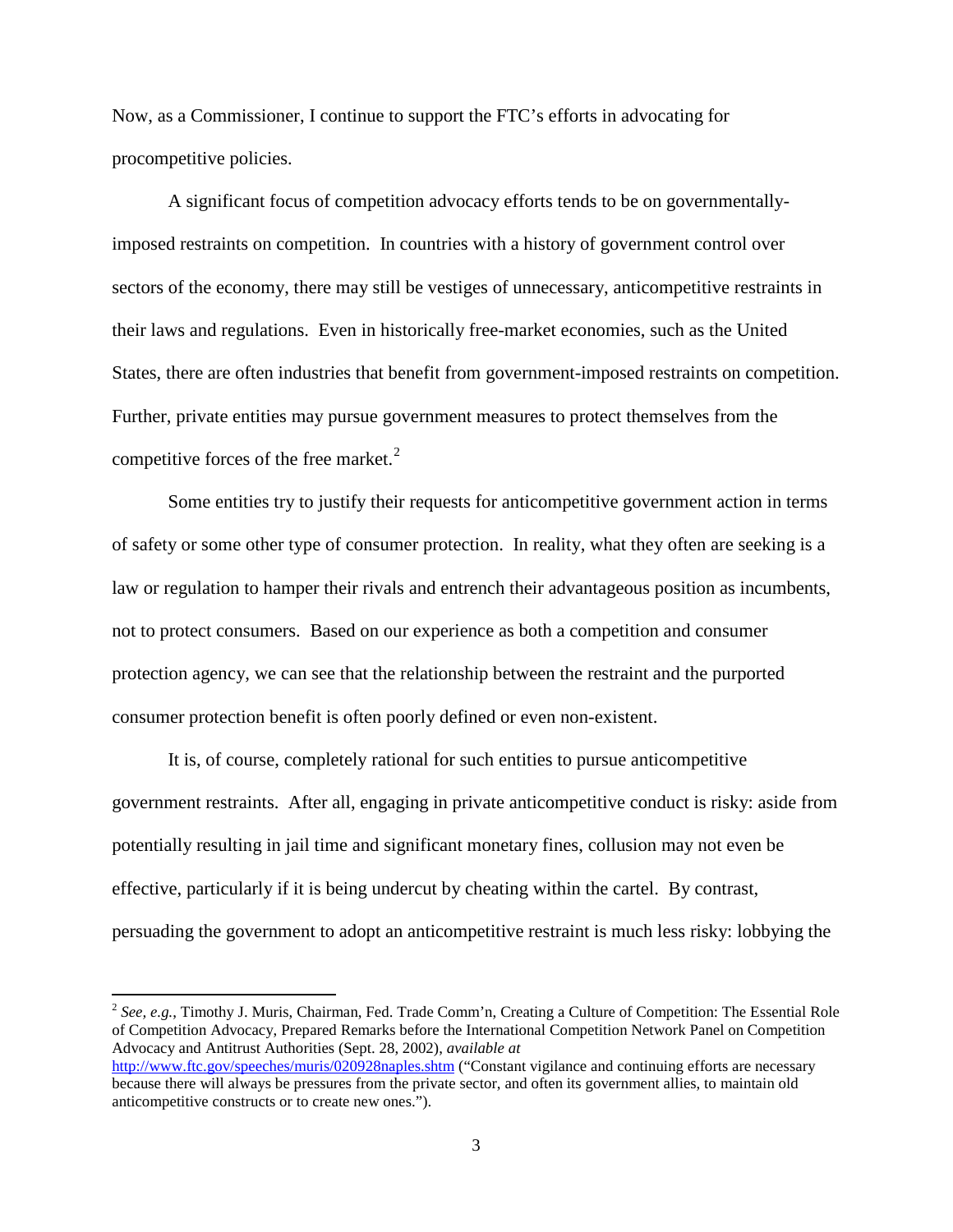government is relatively inexpensive and may even be protected under the law; the government, rather private parties, enforces the restraint and ensures that there is no cheating from the anticompetitive arrangement; and the ability of the competition agencies to intervene is likely limited $<sup>3</sup>$  $<sup>3</sup>$  $<sup>3</sup>$ </sup>

# <span id="page-3-2"></span>**A. The FTC's Advocacy Program**

<span id="page-3-3"></span>The advocacy program at the Federal Trade Commission has been in existence in one form or another for quite some time. The agency's modern advocacy program has its roots in the mid-1970s.<sup>[4](#page-3-1)</sup> Our program was significantly revitalized in the early 2000s by then-Chairman Timothy Muris, and each of his successors has demonstrated a strong interest in maintaining an active advocacy program.

Broadly speaking, advocacy at the FTC involves the use of our expertise in competition, consumer protection, and economics to persuade other government actors to pursue policies that promote competition and consumer welfare. Sometimes, this advocacy is conducted in support of a particular law or regulation that, in our view, would benefit competition and consumers. All too often, however, this advocacy is directed to proposed laws or regulations that would limit choices and make consumers worse off—by, for example, restricting certain business practices or prohibiting some business models altogether, or even seeking to immunize certain anticompetitive conduct from the federal antitrust laws. Even if well-intentioned, these government-imposed restraints can inflict as much, if not more, harm on consumers than private

<span id="page-3-0"></span><sup>3</sup> *See, e.g.*, Maureen K. Ohlhausen, *Identifying, Challenging, and Assigning Political Responsibility for State Regulation Restricting Competition*, 2 COMPETITION POLICY INT'L 151, 152 (2006) ("There are strong incentives for competitors to seek through legislation and regulation what they cannot lawfully obtain through private actions."); Deborah Platt Majoras, Chairman, Fed. Trade Comm'n, Promoting a Culture of Competition, Remarks before the Chinese Academy of Social Sciences, at 5 (Apr. 2006), *available at* [http://www.ftc.gov/speeches/majoras/060410chinacompetitionadvocacy.pdf.](http://www.ftc.gov/speeches/majoras/060410chinacompetitionadvocacy.pdf)

<span id="page-3-1"></span><sup>4</sup> For a history of the FTC's advocacy program, see James C. Cooper, et al., *Theory and Practice of Competition Advocacy at the FTC*, 72 ANTITRUST L.J. 1091, 1094-97 (2005).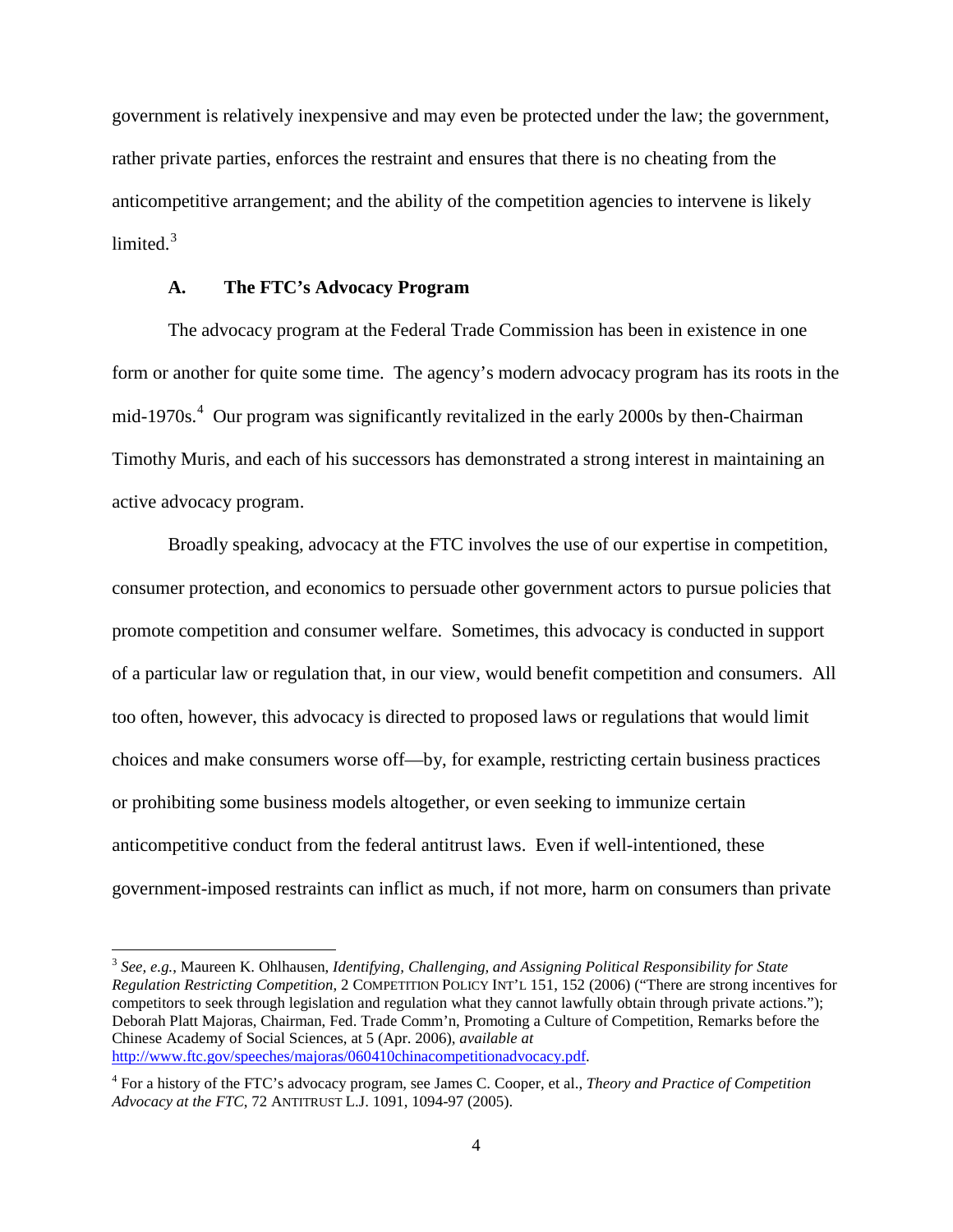anticompetitive conduct, and, as I mentioned earlier, because they are enforced by the government, these restraints are more durable than any private conduct could be.

The FTC engages in competition (and consumer protection) advocacy before other policymakers, including state legislatures and regulatory boards; state and federal courts; other federal agencies; and professional organizations, such as bar associations. Typically, the FTC issues comments or other advocacies either in response to specific requests from policymakers or where public comments are sought.

The FTC's advocacy can take many different forms, including formal actions, such as providing testimony or written comments to state legislators or filing amicus briefs with courts. We also work behind the scenes with other policymakers, providing informal consultations and presentations; these non-public efforts can be as or more effective than our public efforts, particularly in situations where our public input would create political tensions. Advocacy also can take the form of public hearings and workshops, which can bring together experts from business, government, law, and academia to discuss competition issues of interest, including the agency's views on those issues. FTC staff and Commissioners also promote competition principles through a variety of activities, such as speeches before associations of state regulators or industry members, interviews with the press, and articles in general interest publications.

The main objective of our advocacy work is to provide policymakers with a framework to analyze competition issues raised by pending governmental actions or ongoing judicial disputes and to advocate for procompetitive policies. In providing this analytical framework, we attempt to focus policymakers on the following questions regarding a proposed restriction on competition: First, what specific harm to consumers is the proposed restriction seeking to address? Second, is the proposed restriction tailored to address the anticipated harm, or does it unnecessarily burden competition? Third, does the consumer harm that the restriction seeks to

5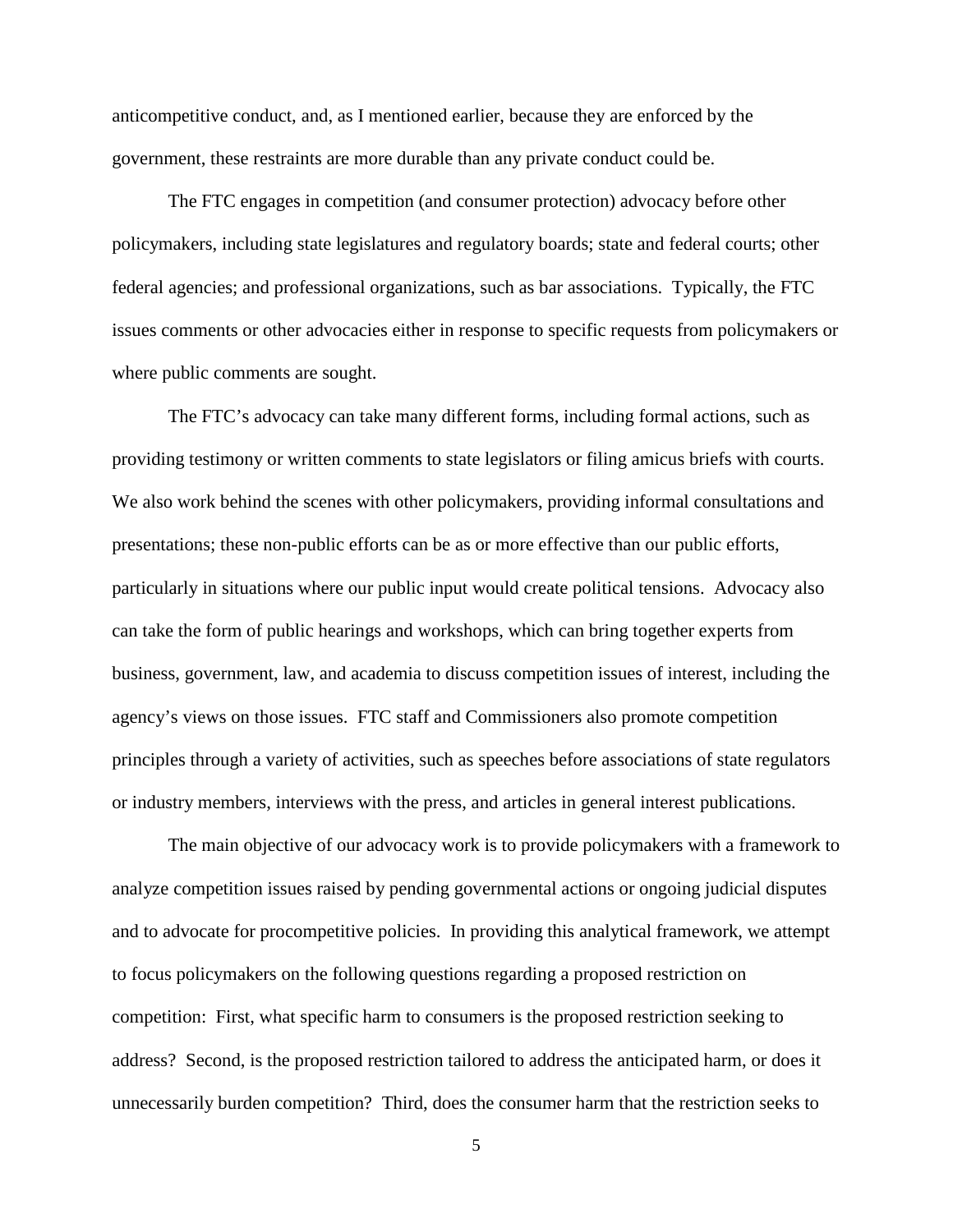prevent exceed the loss in consumer welfare resulting from the lessening of competition?<sup>[5](#page-5-0)</sup> In raising these questions, the goal of our advocacies is to convince policymakers to take full account of the adverse impact on competition and consumer welfare that may result from proposed laws and regulations.

Let me briefly touch on a few of the recurring themes in the FTC's recent advocacies. One of those themes has been facilitating entry or avoiding new and unnecessary entry barriers. This issue often arises in the health care sector, which represents a significant portion of our economy. In that sector, there are regulations that define which types of medical services that certain types of providers may lawfully provide. Recently, we have encountered regulations that seek to limit competition from newer or less established health care providers that are able to supply comparable (or even superior) services, often at lower cost.

As one example, there has been an interest in many states in allowing basic medical services to be provided, not just by physicians, but by advanced practice registered nurses, or APRNs, which are nurses with specialized training in particular areas. This expanded licensing of APRNs could have the beneficial effect of increasing affordable access to quality care in rural and poorer areas of the country—that is, where there are fewer physicians. Expanded licensing of APRNs also may encourage greater price competition among health care providers. The FTC's Office of Policy Planning has been actively advocating to state legislatures in reports and testimony to loosen the restrictions on APRNs to allow them to provide certain treatments and to prescribe certain medications, subject, of course, to responsible measures to control for quality

<span id="page-5-0"></span><sup>5</sup> *See* Majoras, *supra* note [3,](#page-3-2) at 7-8. *See also* Tara Isa Koslov, *Competition Advocacy at the Federal Trade Commission: Recent Developments Build on Past Successes*, CPI ANTITRUST CHRON. 2-3 (Aug. 2012), *available at* <https://www.competitionpolicyinternational.com/file/view/6732> (discussing analytical framework advocated by FTC to policymakers).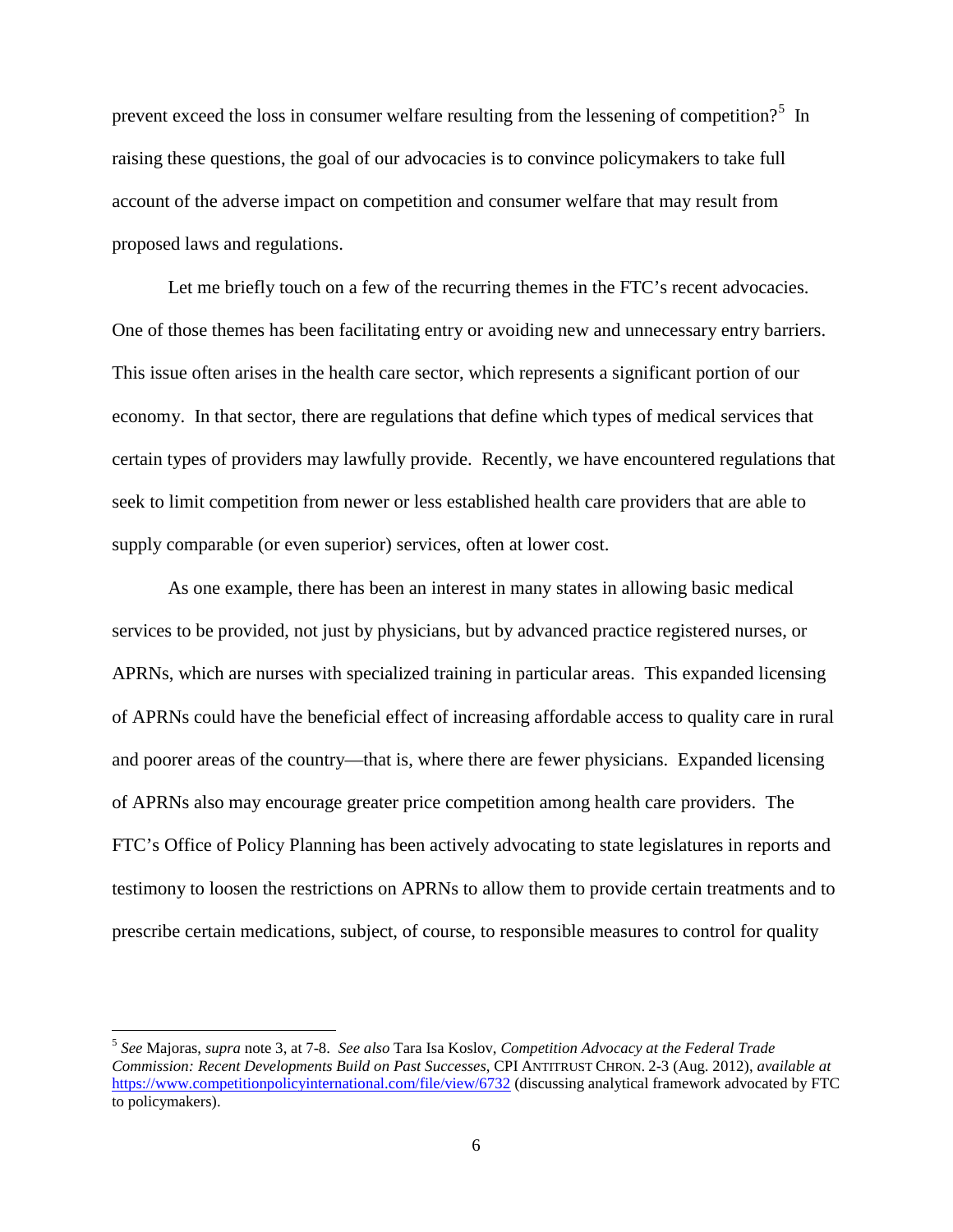and safety.<sup>[6](#page-6-0)</sup> In short, our advocacies have suggested that any limits on APRNs' ability to provide medical services should be no stricter than necessary to protect patient safety.

Another recurring theme in our advocacies is opposition to antitrust immunity for certain types of anticompetitive conduct. For example, we often encounter federal and state legislative proposals seeking to create antitrust immunity for certain health care providers to bargain collectively over reimbursement rates with health insurers and other third-party payers. Health care providers repeatedly have sought antitrust immunity for various forms of joint conduct, including agreements on the prices they will accept from health insurers and other payers, asserting that immunity for joint bargaining is necessary to "level the playing field" with insurers who have market power. Our response has come down to the following point: reducing competition on one side of a market (that is, the physicians) is not the answer to a perceived lack of competition on the other side of that market (that is, the insurers). The FTC has long advocated against such immunity because it is likely to harm consumers by increasing costs without improving quality of care,<sup>[7](#page-6-1)</sup> and I expect that we will continue to oppose these attempts to authorize departures from competition.

<span id="page-6-0"></span><sup>6</sup> *See, e.g.*, [Letter from Fed. Trade Comm'n Staff to the Hon.](http://www.ftc.gov/os/2013/03/130319aprnconroy.pdf) Theresa W. Conroy, Conn. H.R., Concerning the [Likely Competitive Impact of Conn.](http://www.ftc.gov/os/2013/03/130319aprnconroy.pdf) H.B. 6391 on Advanced Practice Registered Nurses (Mar. 19, 2013), *available at* [http://www.ftc.gov/os/2013/03/130319aprnconroy.pdf;](http://www.ftc.gov/os/2013/03/130319aprnconroy.pdf) [Testimony of Fed. Trade Comm'n Staff before](http://www.ftc.gov/os/2012/09/120907wvatestimony.pdf)  [Subcommittee A of the Joint Comm.](http://www.ftc.gov/os/2012/09/120907wvatestimony.pdf) on Health of the State of W. Va. Legis. on the Review of W. Va. Laws [Governing the Scope of Practice for Advanced Practice Registered Nurses and Consideration of Possible Revisions](http://www.ftc.gov/os/2012/09/120907wvatestimony.pdf)  [to Remove Practice Restrictions \(](http://www.ftc.gov/os/2012/09/120907wvatestimony.pdf)Sept. 10, 2012), *available at*

[http://www.ftc.gov/os/2012/09/120907wvatestimony.pdf;](http://www.ftc.gov/os/2012/09/120907wvatestimony.pdf) Comment of Fed. Trade Comm'n Staff before the La. H.R. on the Likely Competitive Impact of La. H.B. 951 Concerning Advanced Practice Registered Nurses (Apr. 20, 2012), *available at* [http://www.ftc.gov/os/2012/04/120425louisianastaffcomment.pdf.](http://www.ftc.gov/os/2012/04/120425louisianastaffcomment.pdf)

<span id="page-6-1"></span><sup>7</sup> *See, e.g.*, Letter from Fed. Trade Comm'n Staff to Conn. Gen. Assemb. Labor & Pub. Emps. Comm. Regarding Conn. H.B. 6431 (June 4, 2013), *available at* [http://www.ftc.gov/os/2013/06/130605conncoopcomment.pdf;](http://www.ftc.gov/os/2013/06/130605conncoopcomment.pdf) Prepared Statement of the Fed. Trade Comm'n before the Subcomm. on Intellectual Property, Competition, and the Internet of the Comm. on the Judiciary, U.S. H.R. concerning H.R. 1946, Preserving Our Hometown Independent Pharmacies Act of 2011 (Mar. 29, 2012), *available at*

[http://www.ftc.gov/os/testimony/120329pharmacytestimony.pdf.](http://www.ftc.gov/os/testimony/120329pharmacytestimony.pdf)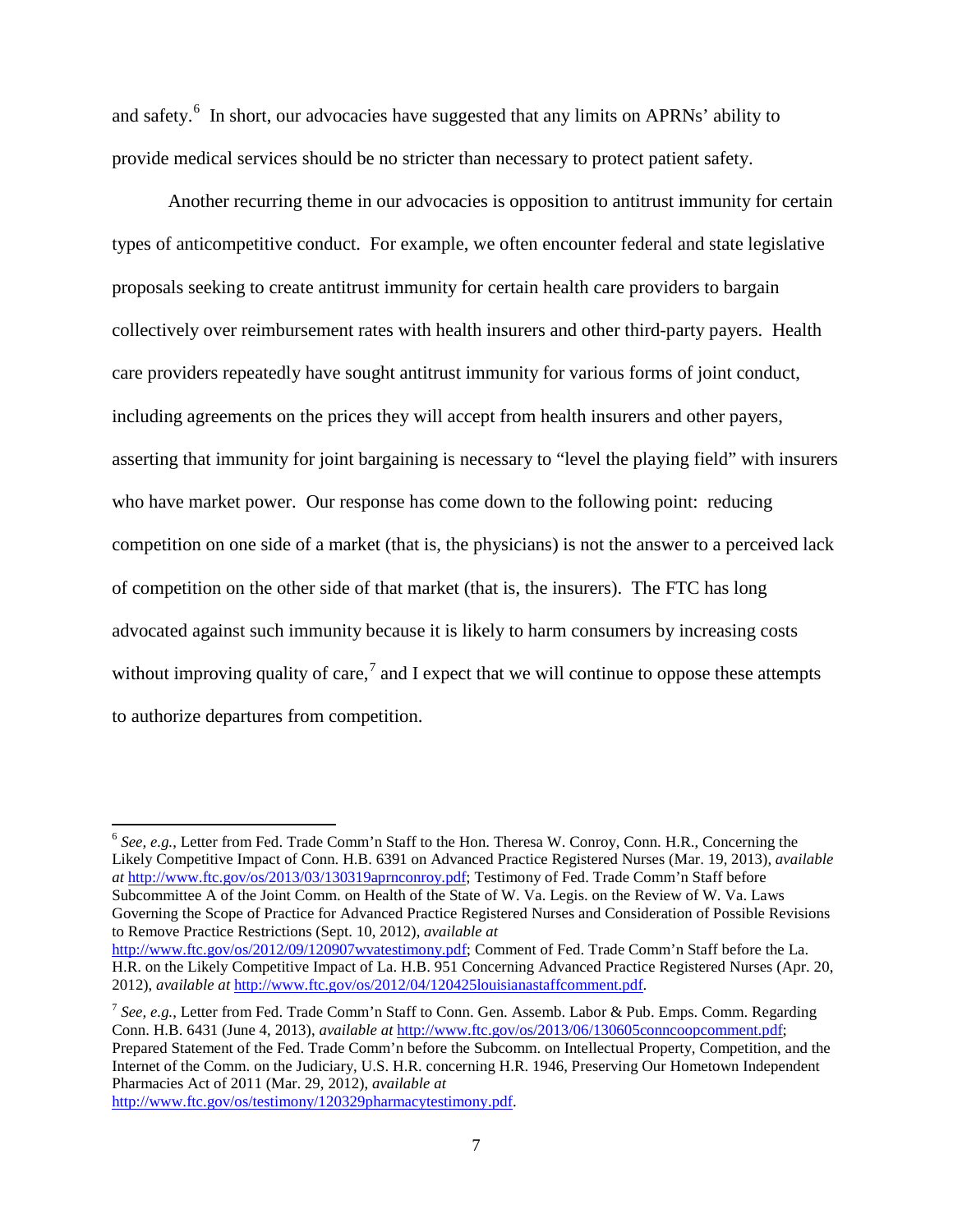A third recurring theme in our advocacies is that courts should narrowly construe existing antitrust exemptions and immunities. One of those exemptions is found in the state action doctrine, which exempts from the federal antitrust laws otherwise anticompetitive transactions and conduct if (1) the state has clearly articulated a policy of displacing competition in a given area of the economy, and (2) if private parties are involved, they are actively supervised by the state.

This antitrust exemption is grounded in legitimate, non-competition goals—federalism and state sovereignty, which call for the federal government's strong interest in competition to yield in certain circumstances to an individual state's decision to opt for regulation over competition. Nonetheless, the FTC has long argued for narrowly construing the doctrine to minimize the adverse impact on competition that necessarily results from the doctrine. After carefully analyzing the doctrine, an FTC task force issued a report in  $2003$ ,<sup>[8](#page-7-0)</sup> recommending various approaches to clarifying the doctrine to bring it more closely in line with its original objectives. Since then, while we have continued to advocate against attempts by the states to immunize anticompetitive conduct from the antitrust laws, the FTC also developed a litigation program to address the doctrine in the courts.

Earlier this year, in a unanimous decision, the U.S. Supreme Court issued a decision in the FTC's challenge to a hospital merger that resulted in a near-monopoly in southern Georgia.<sup>[9](#page-7-1)</sup> At issue was whether the state of Georgia had clearly articulated a policy of displacing competition in hospital markets through acquisitions by local hospital authorities. The Supreme Court found that the state had not clearly articulated such a policy and, in the process, narrowed

<span id="page-7-0"></span><sup>8</sup> *See* FED. TRADE COMM'N, OFFICE OF POLICY PLANNING, REPORT OF THE STATE ACTION TASK FORCE (2003), *available at* [http://www.ftc.gov/os/2003/09/stateactionreport.pdf.](http://www.ftc.gov/os/2003/09/stateactionreport.pdf)

<span id="page-7-1"></span><sup>9</sup> *See* FTC v. Phoebe Putney Health Sys., 133 S. Ct. 1003 (2013).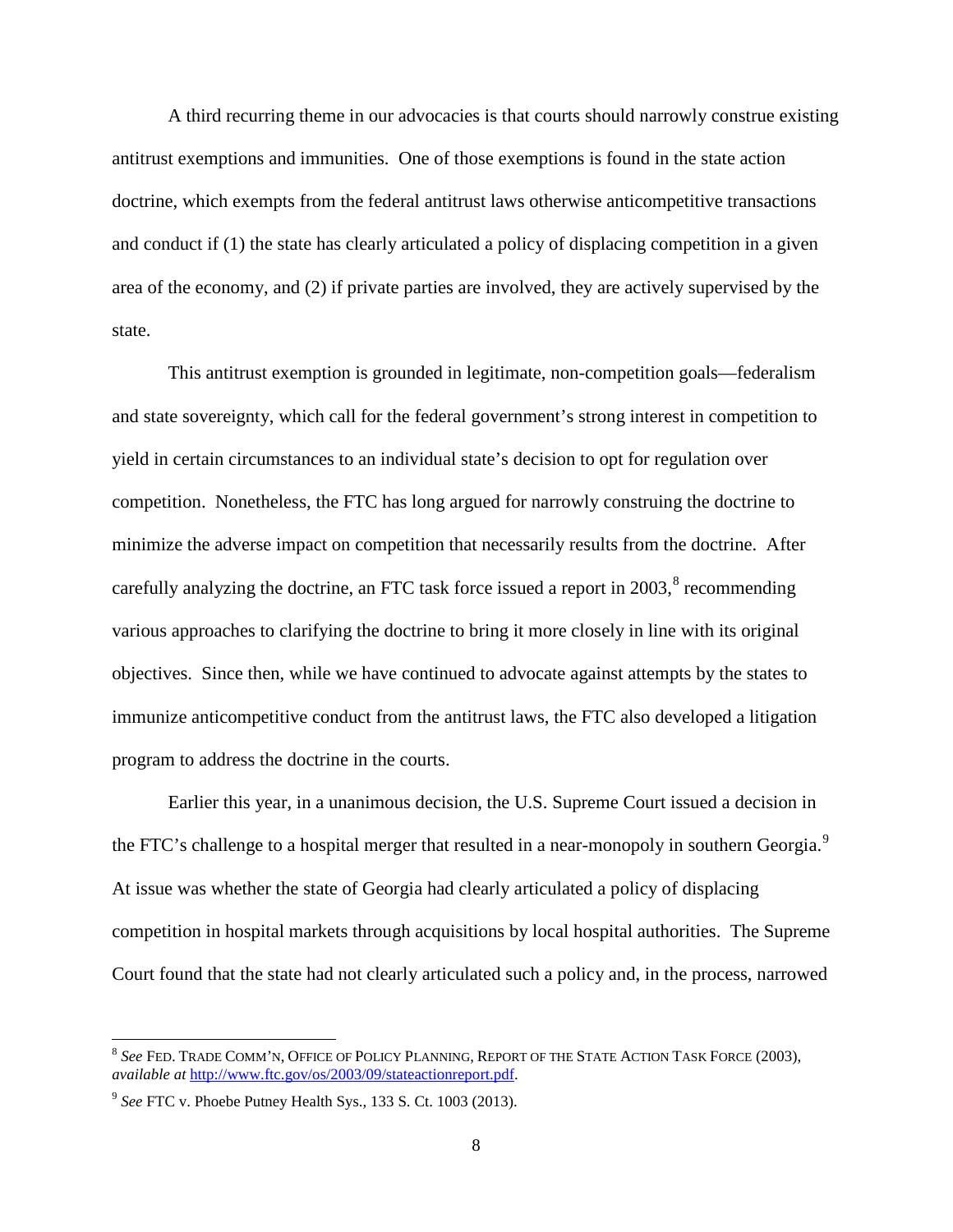the scope of the state action doctrine. In my view, this was an example of a long-term advocacy effort by the FTC that ultimately paid off for consumers and competition.

## **B. Benefits of a Competition Advocacy Program**

Let me next discuss what I believe are some of the primary benefits of an active competition advocacy program. First, competition advocacy can be useful to persuade government actors to tailor their policies to protect or foster competition—or, at the very least, minimize the adverse impact on competition and consumers. Often, competition advocacy may be the only option to address anticompetitive government action—due to certain antitrust immunities, such as the state action and *Noerr-Pennington* doctrines in the United States, or where law enforcement otherwise is not possible.

Further, competition advocacy can be a very cost-effective way to prevent harm to consumers.[10](#page-8-0) Advocacy typically involves a small amount of resources relative to an agency's other tools, especially law enforcement, while at the same time reaping potentially significant consumer benefits if successful. Changing or eliminating a single law or regulation can be more effective in opening the market to competition than any given law enforcement action. Particularly for smaller or newer competition agencies that are unable to pursue more resourceintensive enforcement actions, advocacy may be a more feasible option.

Next, advocacy by competition officials can serve as the voice of consumers, who otherwise may not be represented in the political discussion surrounding a potentially anticompetitive law or regulation. Because consumers' interests are diffuse and the cost of the anticompetitive restraint for any individual consumer is often small, consumers are unlikely to

<span id="page-8-0"></span><sup>10</sup> *See, e.g.*, REPORT OF THE AMERICAN BAR ASSOCIATION SECTION OF ANTITRUST LAW SPECIAL COMMITTEE TO STUDY THE ROLE OF THE FEDERAL TRADE COMMISSION, *reprinted in* 58 ANTITRUST L.J. 43, 116 (1989) ("Because ill-advised governmental restraints can impose staggering costs on consumers, the potential benefits from an advocacy program exceed the Commission's entire budget.").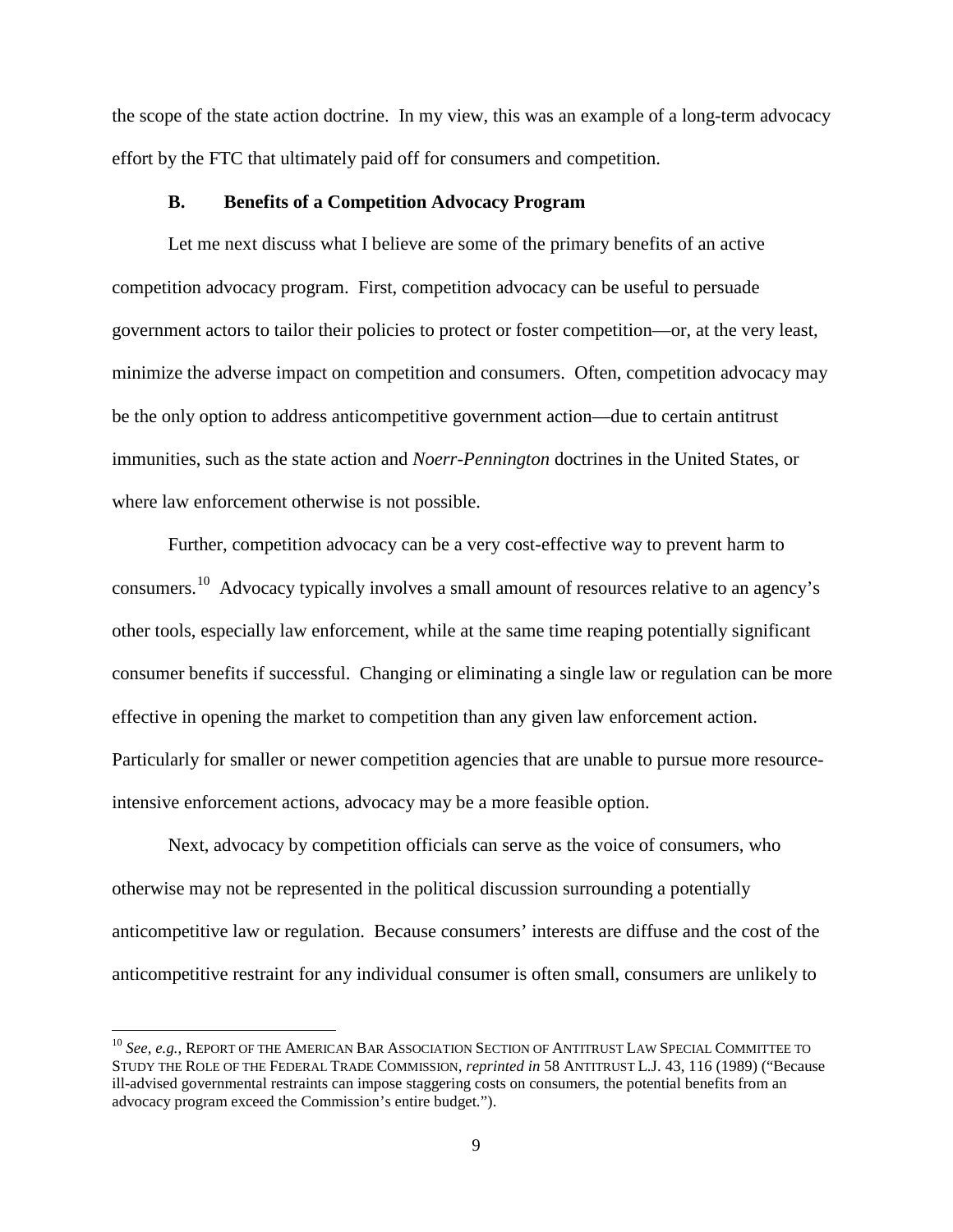know about or participate in the political process to oppose such policies. Those seeking the policies, however, are often organized firms or professional associations that will reap concentrated benefits from reduced competition.<sup>[11](#page-9-0)</sup>

Advocacy also can serve an important function in the political process by highlighting the costs to consumers of the anticompetitive law or regulation under consideration. This helps to assign political responsibility to the policymakers endorsing the anticompetitive policy. To the extent that such information advances consumers' knowledge of the potential effects of a law or regulation, advocacy can move public opinion in a direction that is more favorable to competition. The attention that advocacy brings to a topic also can result in additional press coverage and academic research on that topic, both of which can further the policy debate.

Finally, an active competition advocacy program may have spillover effects beyond the particular matters on which an agency is advocating. When an agency is actively touting the many benefits that competition can yield, it may also create or nurture a culture of competition among regulators and the public more generally.<sup>[12](#page-9-1)</sup>

# **C. Factors that Make an Advocacy Program Successful**

Next, I would like to discuss some of the factors that I believe have helped the FTC succeed in its advocacy efforts. We, of course, have been doing this for some time now and have been able to refine and adjust our program over the years. There are three factors that I believe have significantly contributed to our success and that should be considered by any agency pursuing competition advocacy.

<span id="page-9-0"></span><sup>11</sup> *See, e.g.*, Ohlhausen, *supra* note [3,](#page-3-2) at 152; Cooper, *supra* not[e 4,](#page-3-3) at 1099-1102 (economic theory of regulation suggests political outcomes may tend to restrict competition more than they otherwise would).

<span id="page-9-1"></span><sup>12</sup> *See* Todd J. Zywicki & James C. Cooper, *The U.S. Federal Trade Commission and Competition Advocacy: Lessons for Latin American Competition Policy* 36-37 (George Mason Univ. Law & Econ. Research Paper Series, Paper No. 07-07, 2007), *available at* [http://papers.ssrn.com/sol3/papers.cfm?abstract\\_id=960893.](http://papers.ssrn.com/sol3/papers.cfm?abstract_id=960893)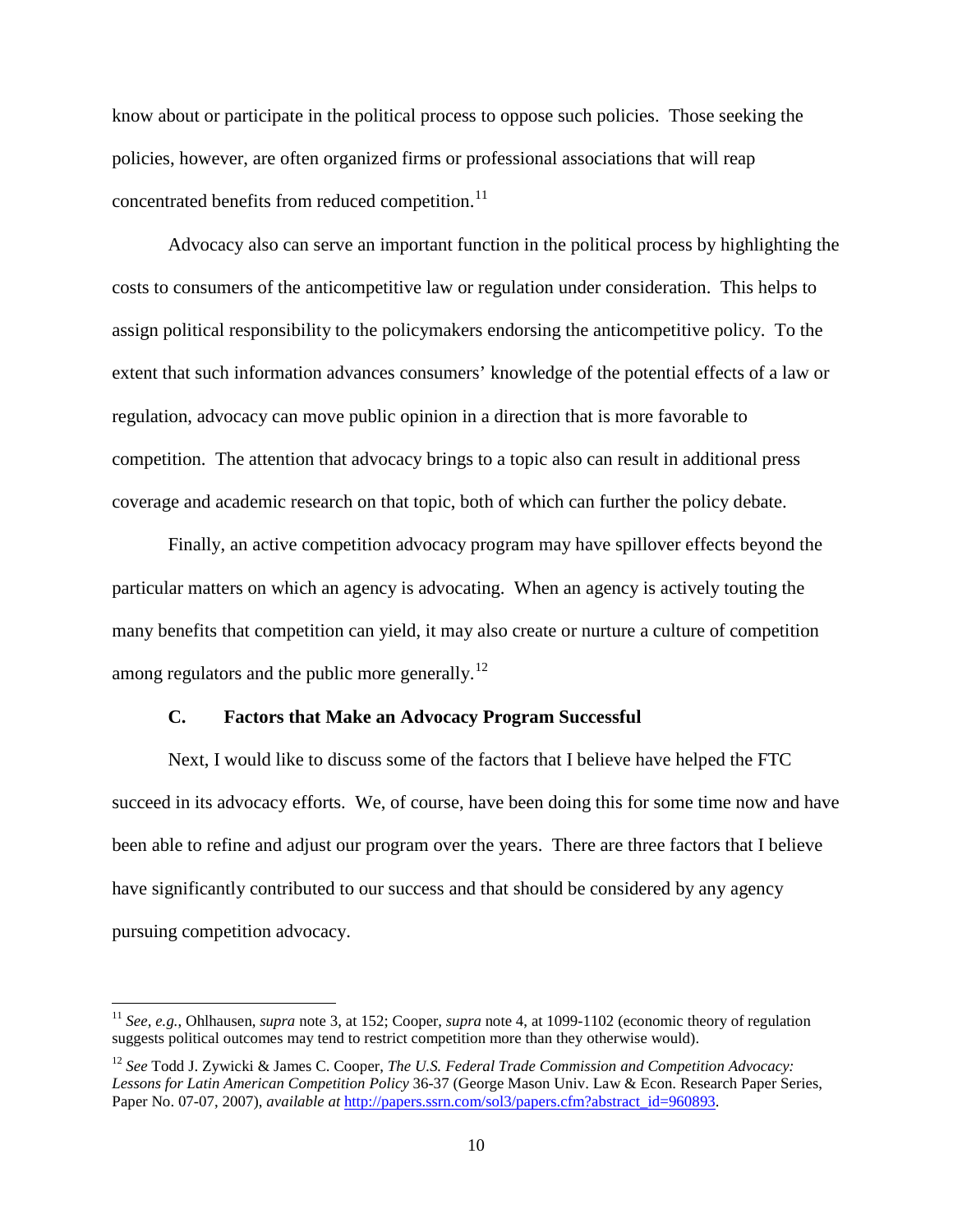# **1. Firm Grounding for Advocacies**

First, a firm grounding for an agency's advocacy efforts is crucial. We have based our advocacies in competition principles, a comprehensive understanding of the industry at issue, economic theory and analysis, and, where available, empirical evidence. Many of our advocacies build on the experience and industry-specific knowledge that we have obtained in the course of our law enforcement and policy work. For example, in the mid-2000s, we saw that some online business models were starting to gain traction in the area of real estate brokerage. Not surprisingly, this elicited certain reactions from more traditional parts of the real estate industry. For example, local realtor associations urged state legislators to require agents to offer a minimum set of brokerage services, which would prohibit some popular low-service/low-cost brokerage offerings. We filed comments opposing those requirements in several states. We also combined competition advocacy with other agency efforts, including bringing cases, jointly holding a workshop and issuing a report with the Justice Department, and providing educational materials to consumers.<sup>[13](#page-10-0)</sup>

Our efforts in the real estate brokerage area highlight the importance to our advocacy efforts of what former FTC Chairman William Kovacic has called competition policy research and development  $(R&D)$ . For the FTC, that term refers to a wide array of activities designed to inform the agency's pursuit of its competition mission, including, for example, academic-style research, information gathering, holding conferences and workshops focused on specific policy and legal issues, and writing reports. Competition policy R&D is undertaken at the FTC to

<span id="page-10-0"></span> $13$  Materials related to the FTC's efforts in the real estate brokerage area are available at [http://www.ftc.gov/bc/realestate/index.htm.](http://www.ftc.gov/bc/realestate/index.htm)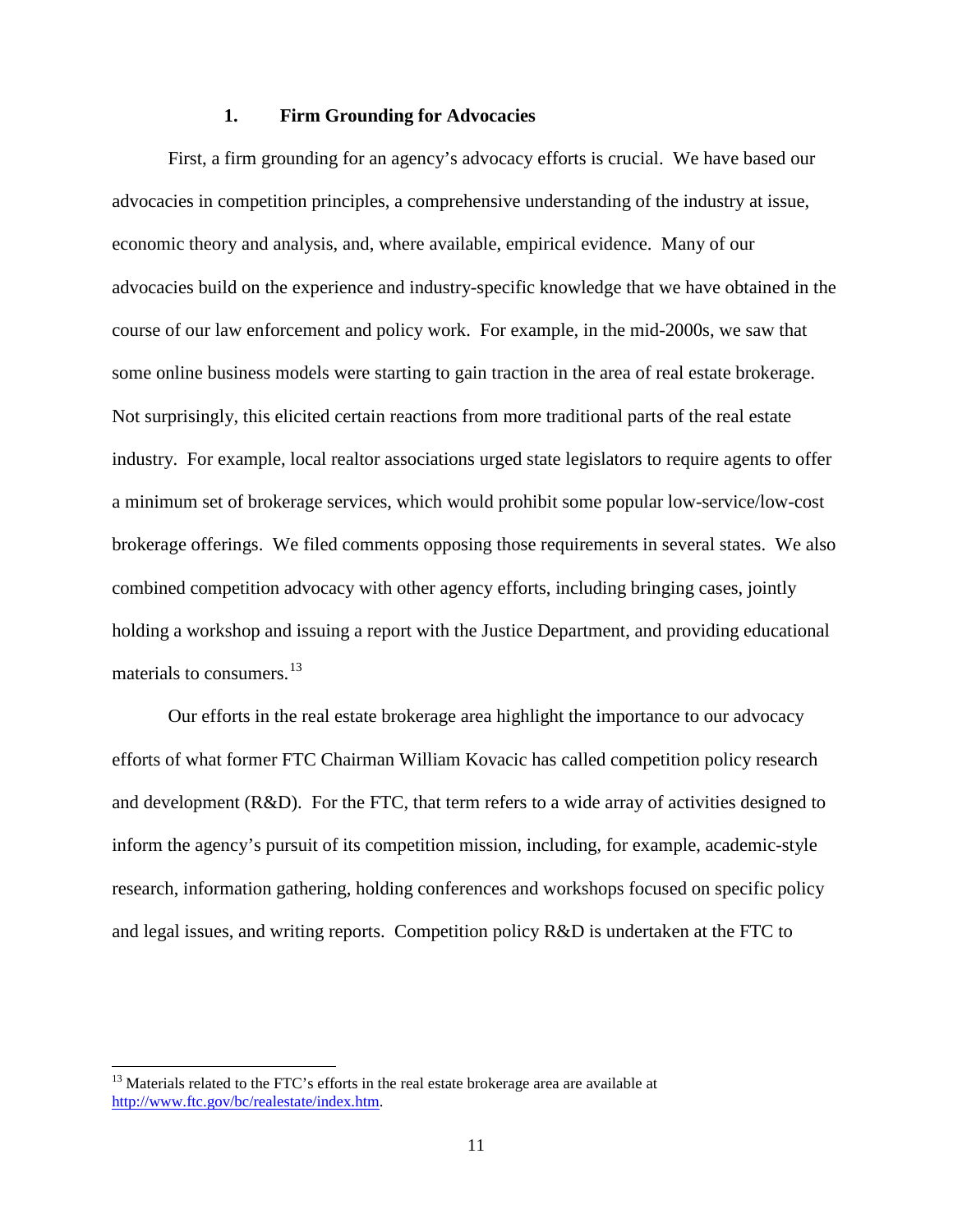improve agency decision making across the many efforts underlying our competition mission, including, importantly, our advocacy program. [14](#page-11-0)

The FTC's economists also typically play a significant role in our advocacies, making sure that our advocacies are firmly grounded in economic analysis and, where possible, empirical research. Empirical support for an advocacy position is important: if an agency can point to rigorous empirical analysis demonstrating that a law or regulation is likely to harm consumers, it is likely to be more persuasive in its advocacy efforts.<sup>[15](#page-11-1)</sup>

For example, in the e-commerce area, the FTC evaluated state prohibitions on the interstate direct-to-consumer shipment of wine. At the time—the early 2000s—many states banned or severely restricted the direct shipment of wine to consumers, thereby creating an entry barrier for numerous, particularly small, wineries seeking to sell their products online. We developed a staff report addressing the risks and benefits of allowing out-of-state wineries to ship directly to consumers.<sup>16</sup> The report included an economic study about the effects of one state's wine shipment ban on the price and variety available in a particular market. When the U.S. Supreme Court eventually took up this issue, it relied heavily on our report to conclude that states did not have sufficient reason to discriminate against out-of-state commerce in the direct shipment of wine. $17$ 

<span id="page-11-0"></span><sup>14</sup> *See* WILLIAM E. KOVACIC, CHAIRMAN, FED. TRADE COMM'N, THE FEDERAL TRADE COMMISSION AT 100: INTO OUR 2ND CENTURY, THE CONTINUING PURSUIT OF BETTER PRACTICES 91-94 (2009), *available at* [http://www.ftc.gov/ftc/workshops/ftc100/docs/ftc100rpt.pdf.](http://www.ftc.gov/ftc/workshops/ftc100/docs/ftc100rpt.pdf)

<span id="page-11-1"></span><sup>15</sup> *See, e.g.*, Cooper, *supra* note [4,](#page-3-3) at 1108 ("[C]omments with a substantial empirical component appear to have met with success.").

<span id="page-11-2"></span><sup>16</sup> *See* FED. TRADE COMM'N STAFF, POSSIBLE ANTICOMPETITIVE BARRIERS TO E-COMMERCE: WINE (2003), *available at* [http://www.ftc.gov/os/2003/07/winereport2.pdf.](http://www.ftc.gov/os/2003/07/winereport2.pdf)

<span id="page-11-3"></span><sup>17</sup> *See generally* Granholm v. Heald, 544 U.S. 460 (2005).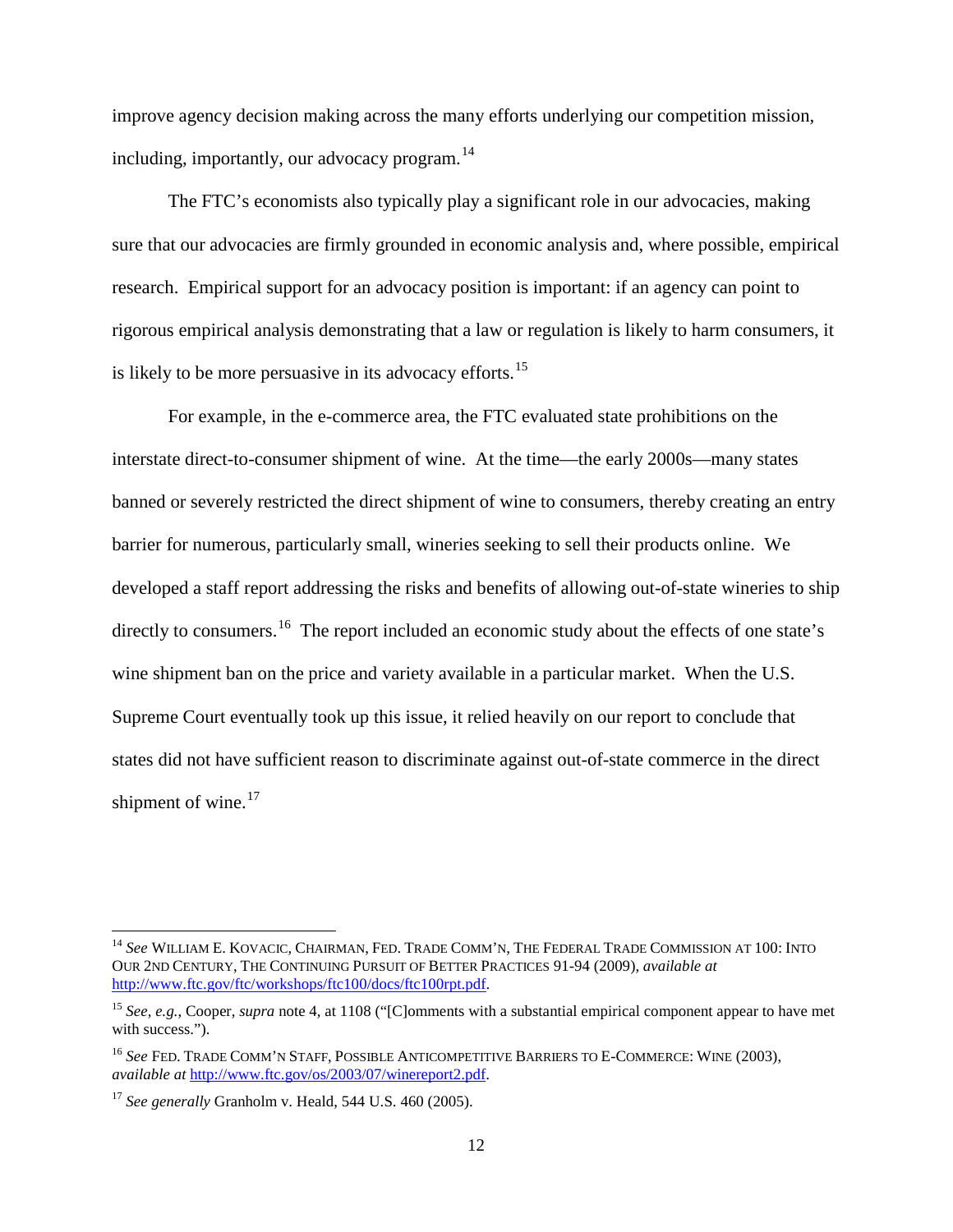#### **2. Careful Selection of Advocacy Issues**

A second factor that has influenced our success rate is the careful selection of issues on which to advocate. We have tried to focus our efforts on proposed laws or regulations that can have a significant impact on consumers. We have found that targeted efforts can be more successful than trying to address every competition issue that we become aware of. Rather, we focus on areas where we can make multiple comments;  $18$  we avoid areas that are too contentious for us to reach consensus within the agency; and we choose our battles carefully to focus on areas in which we have expertise and good empirical evidence to support our position.

In deciding where to focus an agency's advocacy efforts, it is also very helpful to look over the horizon to determine what policy issues are going to come to the fore. Unlike litigation and merger review, which are inherently reactive, advocacy requires an agency to be proactive. Conducting workshops, sectoral studies, and other policy research can help identify issues ahead of time, as well as provide opportunities to assemble economic or empirical research to be used in support of an agency's advocacy positions. Further, having such research available will make an agency better able to respond quickly to advocacy opportunities, which are often timesensitive.

# **3. Continual Self-Assessment**

Finally, we have found it extremely useful to conduct regular assessments of our advocacy efforts. This is crucial to having a better understanding of the factors that contribute to both the success and failure of our advocacies. Assessing our outcomes also allows us to evaluate the criteria for selecting which advocacies to pursue and to identify areas of repeated concern.

<span id="page-12-0"></span><sup>&</sup>lt;sup>18</sup> See Cooper, *supra* note [4,](#page-3-3) at 1111 ("[T]he FTC often can amortize the cost of advocacy activities over subsequent comments on similar issues; once the fixed costs of analyzing a restraint have been incurred, the marginal cost of each subsequent filing on the same or similar topics is often minimal.").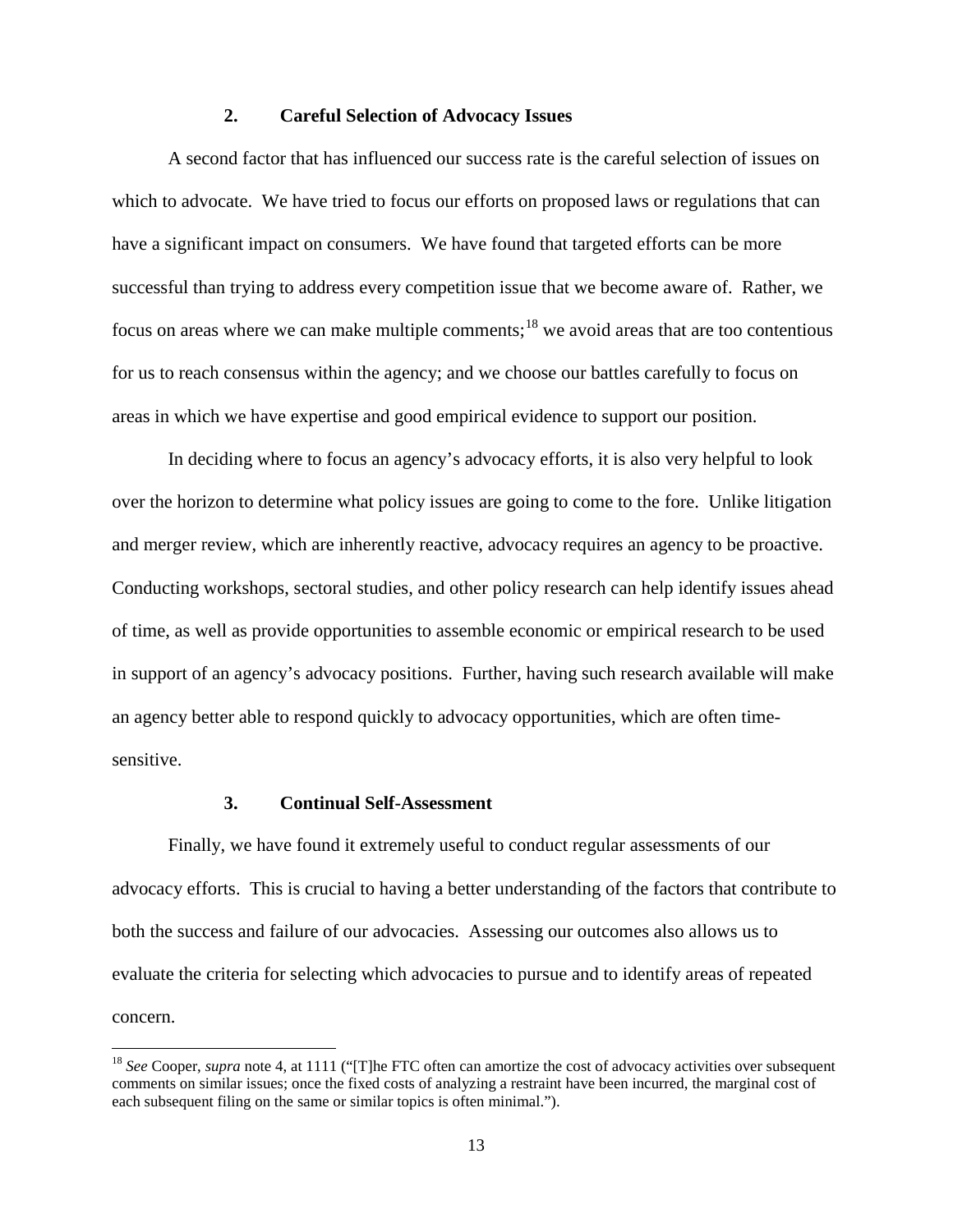Unlike law enforcement actions, in which the agency either succeeds or fails in stopping the anticompetitive conduct at issue, the effectiveness of competition advocacy can be difficult to measure. For example, it may not be easy to determine whether a particular advocacy was successful. Further, it is often difficult to discern the extent of an advocacy's influence on policymaking. Even if a particular policy decision is consistent with an agency's recommendation, it may merely mean that the agency's views and those of the decision maker already were the same.

Occasionally, a policymaker specifically identifies an FTC advocacy as being influential. For example, in vetoing a bill in 2004, Arnold Schwarzenegger, then-Governor of California, cited the FTC's arguments about the potential unintended effects of a bill to regulate pharmacy benefits managers as a key reason for his veto. In addition, as I mentioned earlier, the Supreme Court relied extensively on the FTC Wine Report in reaching a decision in the area of direct wine shipments. Nonetheless, such explicit recognition of the effect of an advocacy is extremely rare.

So, how can an agency discover when its advocacy has had a positive impact on policy? One way is by sampling the views of participants in the policymaking process. The FTC conducted surveys of such participants in the mid- and late 1980s and then again in the mid-2000s. Since then, the agency has made it a regular practice to mail surveys to: (1) the policymaker who requested our view on a particular matter (typically state legislators), (2) the sponsor of a bill that the agency commented on, and (3) relevant officials at a regulatory agency to which we submitted comments. We also send follow-up letters a few months later to those recipients who have not responded. Survey recipients are asked questions about the effectiveness of an advocacy filing, including (1) whether it provided information or perspectives

14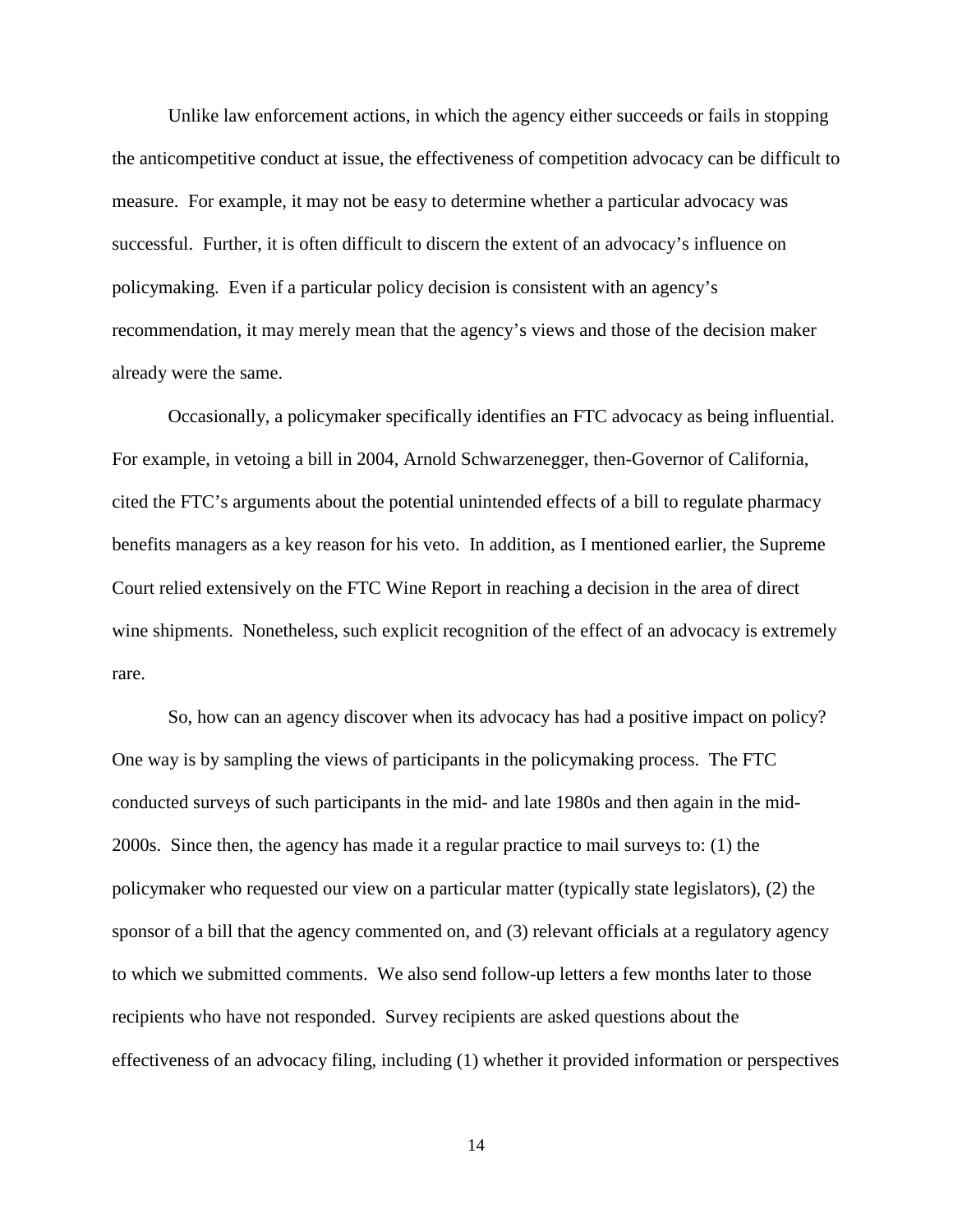not presented by other sources or not well understood by the decision maker; and (2) the weight, if any, given to the advocacy filing.

We track our advocacy outcomes on an ongoing basis. Then, periodically, we conduct a more comprehensive assessment of our advocacy outcomes. Overall, the survey results that we have received over the years indicate that our advocacies do influence ultimate outcomes. Policymakers more often than not consider our views in their decision-making and believe our advocacies are of high quality. The portion of recipients saying that the FTC influenced the ultimate outcome has varied over time; however, I can say with confidence that the FTC has had its fair share of successes in influencing competition policy outcomes.

\* \* \*

Before I conclude my remarks on competition advocacy, I would like to commend the Fiscalia for developing an active advocacy program over the last few years. As just one example, the Fiscalia should be commended for the guidelines it issued to the public sector in June 2012.<sup>19</sup> This document provides extensive guidance to other Chilean government entities on the importance of taking into account the effect on competition they may have in exercising their powers and pursuing their missions. For example, the guidelines suggest that these entities assess whether their proposed action or intervention has the potential to produce the following effects on competition: (1) Does it limit the number or variety of players who participate in the market? (2) Does it limit the ability of market participants to compete? and (3) Does it reduce the participants' incentive to compete? $2^{20}$  $2^{20}$  $2^{20}$ 

<span id="page-14-0"></span><sup>&</sup>lt;sup>19</sup> See FISCALIA NACIONAL ECONOMICA, THE PUBLIC SECTOR AND FREE COMPETITION: ASSESSING ITS BEHAVIOR FROM THE COMPETITIVE PERSPECTIVE (2012), *available at* [http://www.fne.gob.cl/english/wp](http://www.fne.gob.cl/english/wp-content/uploads/2012/07/Guia-final-sector-publico-ENG.pdf)[content/uploads/2012/07/Guia-final-sector-publico-ENG.pdf.](http://www.fne.gob.cl/english/wp-content/uploads/2012/07/Guia-final-sector-publico-ENG.pdf)

<span id="page-14-1"></span><sup>20</sup> *See id.* at 20.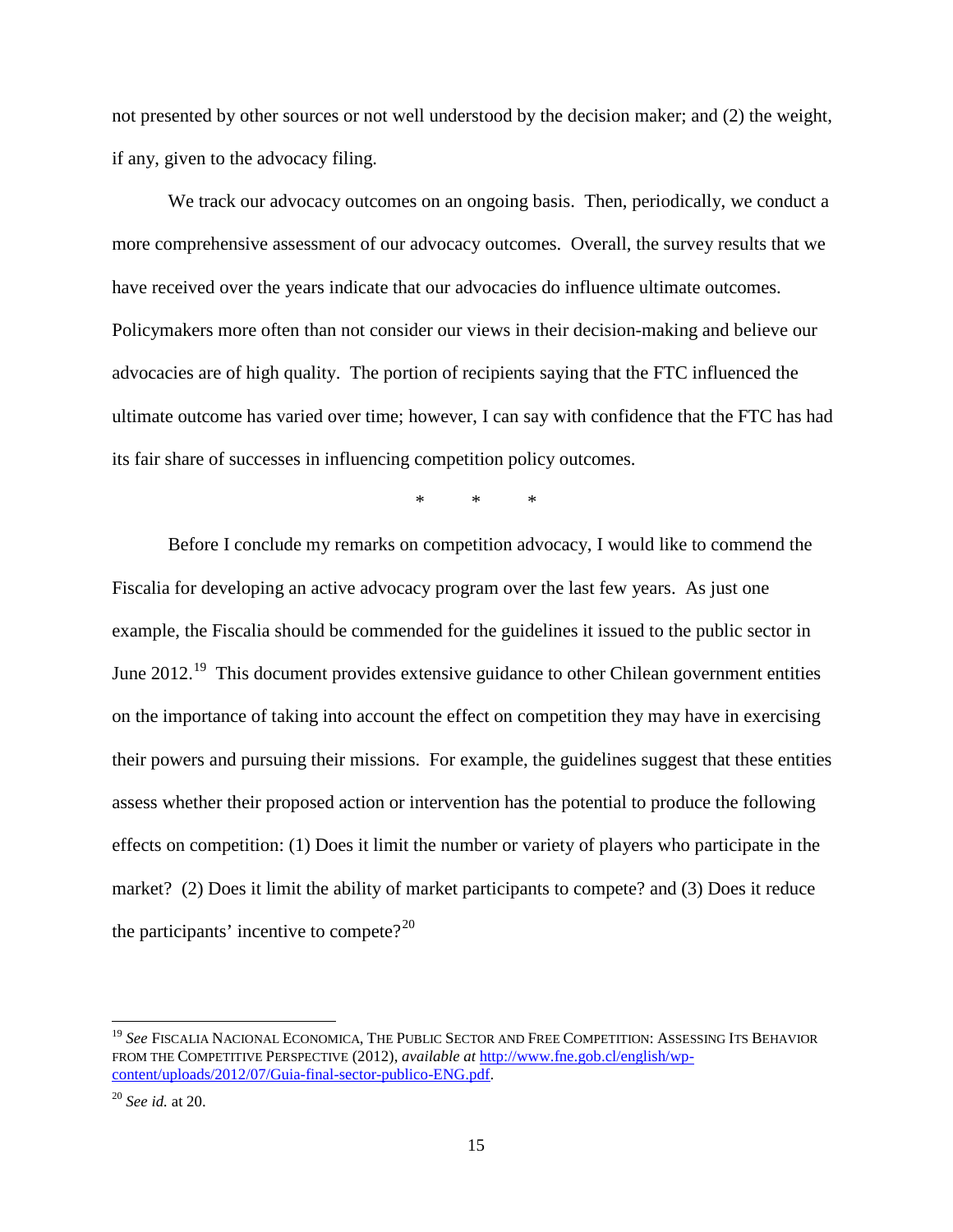This type of advocacy to the public sector may very well prevent other government agencies from enacting laws or regulations that inhibit competition, to the detriment of consumers. In my view, my own agency, the FTC, ought to consider publishing a similar document for use in our country.

### **III. The Important Role of Premerger Notification Systems**

The second area I would like to focus on this morning is premerger notification. By that, I mean a system in which qualifying transactions must be notified to, and reviewed by, the relevant competition authority. I understand that there is an ongoing discussion here about enacting a premerger notification program in Chile, where currently merger filings with the Fiscalia are voluntary.

At this point in the evolution of competition policy, the benefits of merger review, generally speaking, are fairly well established. Merger review is an integral part of an overall competition enforcement system. As a prospective means of preventing increases in market power, it complements the retrospective enforcement directed at anticompetitive conduct, either joint or unilateral, that has already taken place. In its most recent Performance and Accountability Report, covering fiscal year 2012, the FTC estimates that its merger review program saved consumers over fourteen times the amount of resources devoted to that program. $^{21}$  $^{21}$  $^{21}$ 

<span id="page-15-0"></span><sup>21</sup> *See* FED. TRADE COMM'N, PERFORMANCE & ACCOUNTABILITY REPORT, FISCAL YEAR 2012 78 (2012), *available at* [http://www.ftc.gov/opp/gpra/2012parreport.pdf.](http://www.ftc.gov/opp/gpra/2012parreport.pdf) For diverging views on whether the benefits of premerger review in the United States outweigh its costs, compare William J. Baer, *Reflections on Twenty Years of Merger Enforcement under the Hart-Scott-Rodino Act*, 65 ANTITRUST L.J. 825, 853 (1997) ("The available evidence suggests strongly that the benefits of HSR outweigh its modest costs."), with Joe Sims & Deborah P. Herman, *The Effect of Twenty Years of Hart-Scott-Rodino on Merger Practice: A Case Study in the Law of Unintended Consequences Applied to Antitrust Legislation*, 65 ANTITRUST L.J. 865, 901 (1997) ("[T]he benefits [of HSR] are uncertain and the costs are real, large, and mostly unintended and unanticipated by the original sponsors [of the Act].").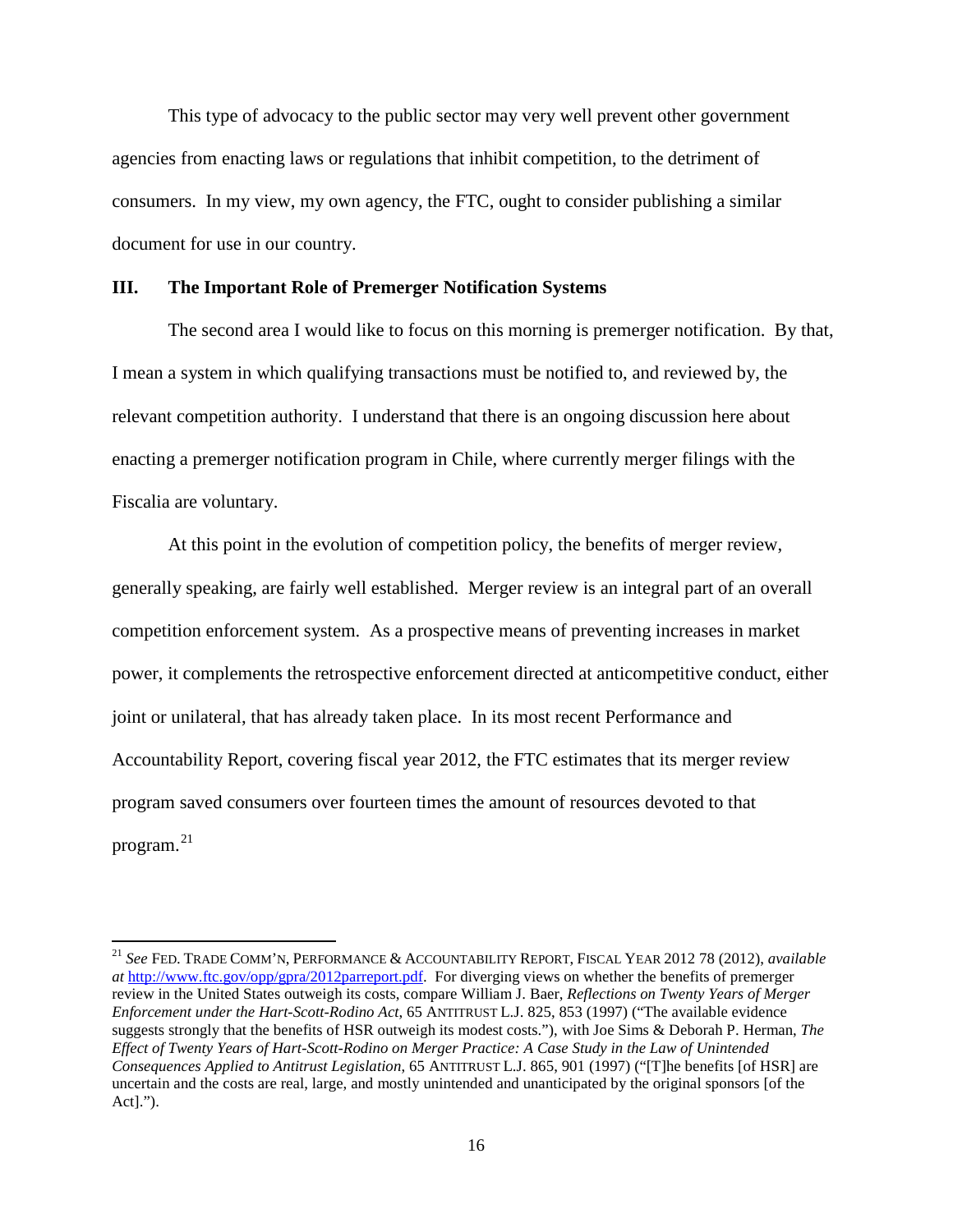The vast majority of mergers and acquisitions, of course, are benign or beneficial to competition. Many transactions enable the merged firm to reduce costs and become more efficient, leading to lower prices, higher quality products or services, or increased innovation. Thus, the goal of merger enforcement should be to identify and prevent transactions that are likely to substantially lessen competition, without delaying or obstructing transactions that actually enhance, or have no effect on, competition. Again, looking at fiscal year 2012, there were 1,400 transactions reported to the FTC and DOJ under the Hart-Scott-Rodino Act (HSR). The two agencies issued Second Requests in only 49, or 3.5 percent, of those transactions. The agencies challenged only 44, or 3.1 percent, of the transactions reported in fiscal year 2012; conversely, the agencies determined that almost 97 percent of the reported transactions were unlikely to substantially lessen competition.<sup>[22](#page-16-0)</sup>

#### <span id="page-16-1"></span>**A. Benefits of a Premerger Notification System**

Let me next discuss the benefits of a premerger notification system. Such a system provides a competition authority the opportunity to investigate and either challenge or restructure the relatively few transactions that are likely to harm competition and consumers—before the competitive injury can arise. The authority can preserve the competitive status quo in the marketplace and require structural remedies to resolve any competitive issues, or, if necessary, seek to block the transaction altogether, if the competitive issues cannot be remedied. Competition authorities have neither the time nor the resources to monitor all of the corporate transactions that take place in their jurisdictions in an attempt to identify those that pose a material threat to competition. Nor is it practical to rely on concerned customers or other market

<span id="page-16-0"></span><sup>22</sup> *See* FED. TRADE COMM'N & U.S. DEP'T OF JUSTICE, HART-SCOTT-RODINO ANNUAL REPORT, FISCAL YEAR 2012 5-6 (2013) [hereinafter 2012 HSR REPORT], *available at* [http://www.ftc.gov/os/2013/04/130430hsrreport.pdf.](http://www.ftc.gov/os/2013/04/130430hsrreport.pdf) In the vast majority of the merger challenges brought by the agencies, they reached settlements with the merging parties before any litigation took place.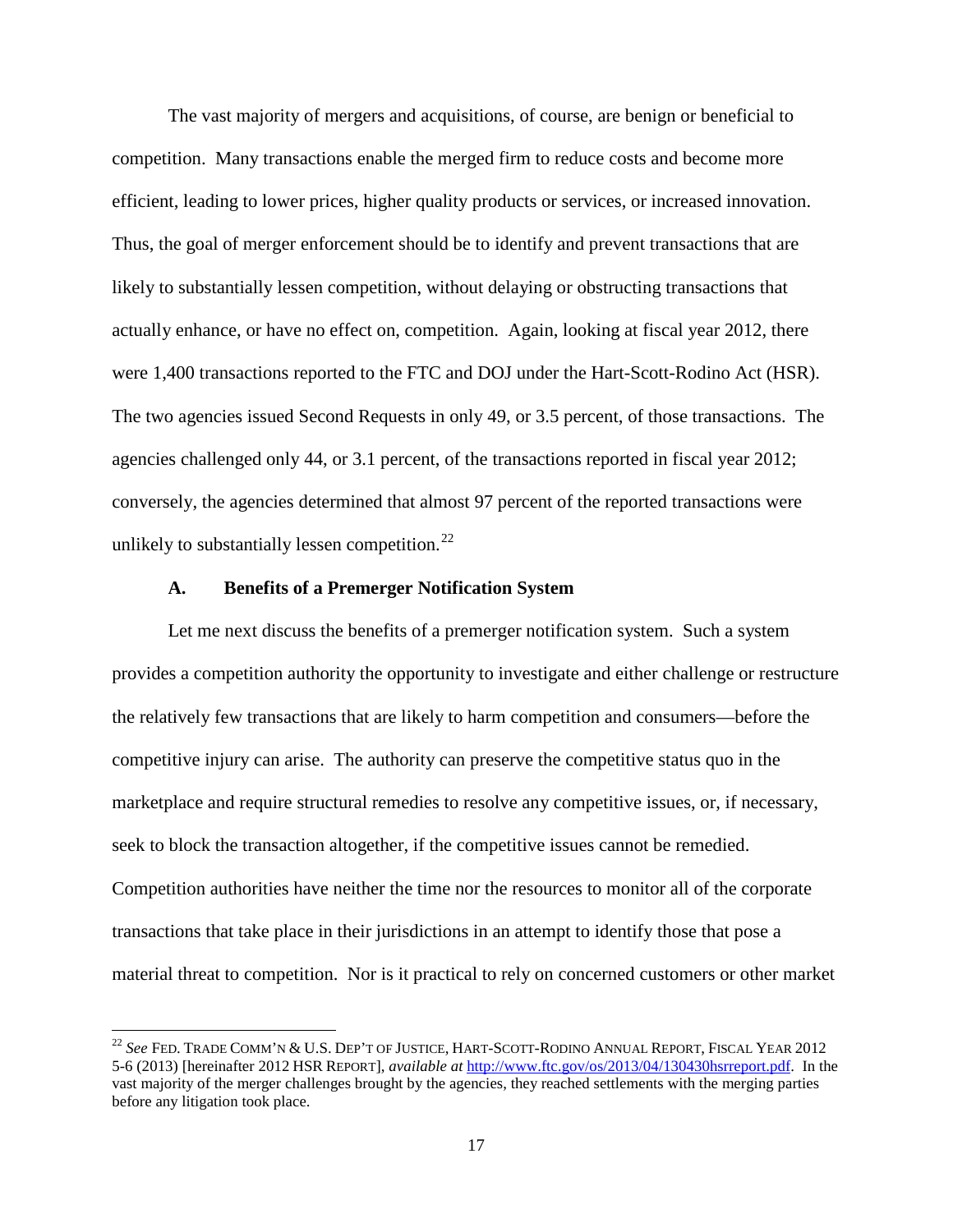participants to notify the authorities of potentially problematic transactions in time for the authority to act.

Challenging and remedying anticompetitive acquisitions after they have been consummated is often difficult and ineffective. Post-acquisition litigation can take longer than pre-acquisition litigation, and, for anticompetitive transactions, the harm continues during the course of any legal challenge. Even when a competition agency is able to prevail in litigation to unwind an anticompetitive transaction, effective relief often may no longer be practicable. After firms consummate a transaction, the acquired firm's assets, operations, personnel, product lines, and other key business components are typically integrated with those of the acquiring firm that is, they are "scrambled" together. "Unscrambling" the merger and restoring the acquired firm to its former status as an independent competitor is typically difficult and often impossible. Premerger notification requirements allow the reviewing agency a full opportunity to seek prompt and effective relief in cases of anticompetitive transactions.

Premerger notification also may result in the disclosure of more information concerning the competition authority's merger enforcement policy, yielding more information for firms considering a merger or acquisition. In particular, with a notification system, the authority is likely going to encounter mergers that require significant investigations, but that ultimately go unchallenged. Publicizing its views on why the agency chose not to block such mergers would provide additional transparency to firms contemplating various transactions. This increase in transparency may also have the beneficial side effect of deterring anticompetitive transactions from being proposed in the first place. Premerger notification requirements and sound, transparent merger enforcement thus may deter firms from proposing transactions that are likely to reduce competition.

18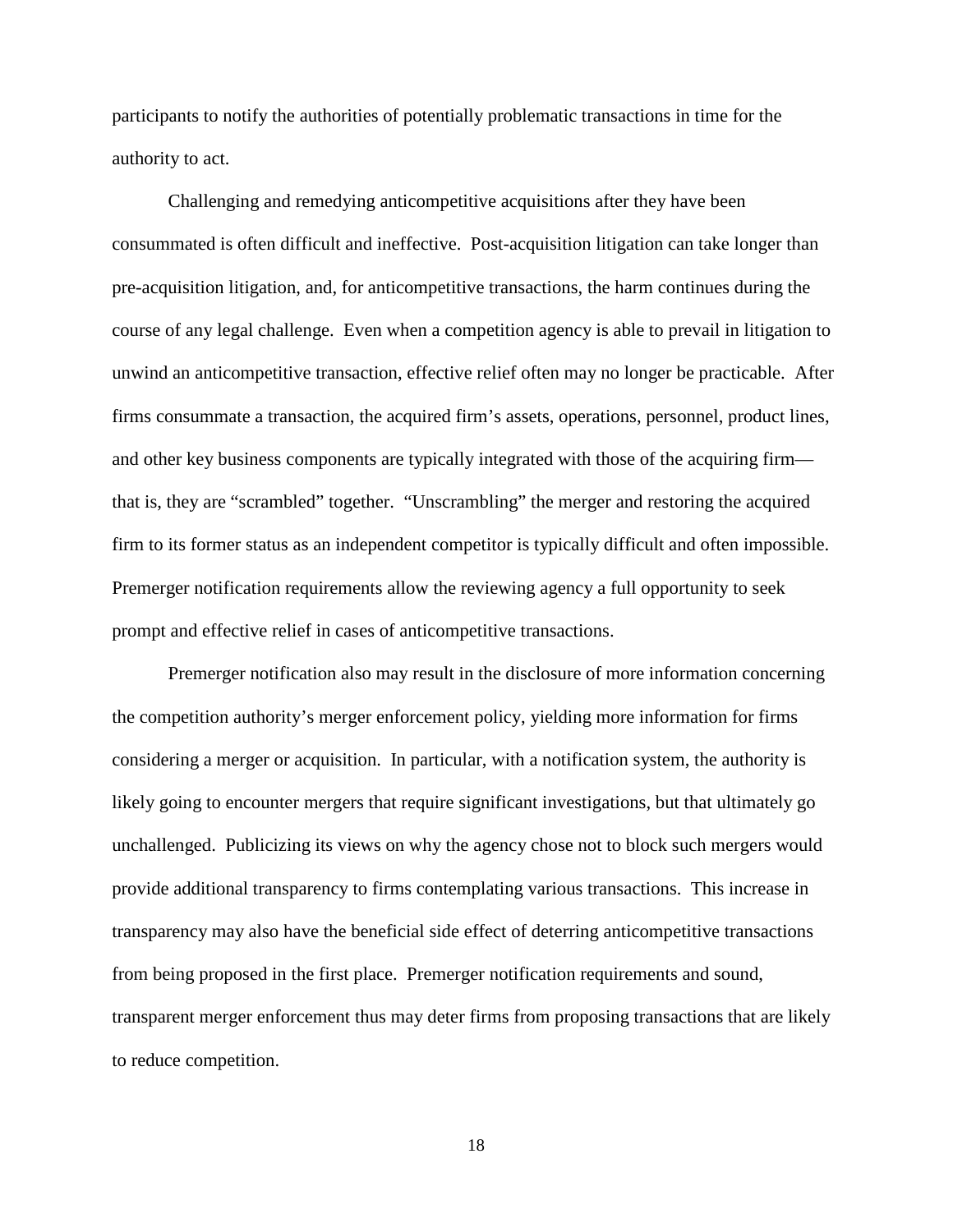#### **B. Recommendations for Implementing a Premerger Notification System**

As you may infer from my remarks, I see many benefits flowing from premerger notification systems. It is nonetheless crucial to be mindful of the additional costs that such systems impose. These include the direct and indirect costs imposed on firms that have to file notification forms, as well as the costs borne by the investigating agency in reviewing all of the notified transactions. An effective premerger notification system will focus agency resources on transactions that present the greatest risk to consumer welfare, while allowing the vast majority of transactions, which do not present any meaningful risk to competition, to proceed quickly through the review process. An effective premerger notification system also will seek to minimize the costs imposed on firms required to notify their transactions.

To achieve these objectives, legislators and other policymakers contemplating enacting a premerger notification system would benefit from taking a close look at the extensive work product issued by the International Competition Network (ICN). As many of you know, the ICN was founded in 2001 and now counts as members over 120 competition agencies, including, of course, the Fiscalia and the Tribunal de Defensa de la Libre Competencia (TDLC). The ICN has expended significant efforts in the merger review area, with a goal of promoting convergence of merger review systems toward recognized best practices. The FTC has had the opportunity to play a significant role in the ICN's efforts generally and within the merger review context specifically. For example, the FTC chaired the ICN Merger Working Group's subgroup on Notification and Procedures, which developed a set of eight Guiding Principles and thirteen Recommended Practices in the merger notification area.<sup>[23](#page-18-0)</sup> These principles and practices reflect

<span id="page-18-1"></span><span id="page-18-0"></span><sup>23</sup> *See* INT'L COMPETITION NETWORK, GUIDING PRINCIPLES FOR MERGER NOTIFICATION AND REVIEW (2002), *available at* [http://www.internationalcompetitionnetwork.org/uploads/library/doc591.pdf;](http://www.internationalcompetitionnetwork.org/uploads/library/doc591.pdf) INT'L COMPETITION NETWORK, RECOMMENDED PRACTICES FOR MERGER NOTIFICATION PROCEDURES (2005) [hereinafter ICN RECOMMENDED PRACTICES], *available at*

[http://www.internationalcompetitionnetwork.org/uploads/library/doc588.pdf.](http://www.internationalcompetitionnetwork.org/uploads/library/doc588.pdf) The OECD Council also has adopted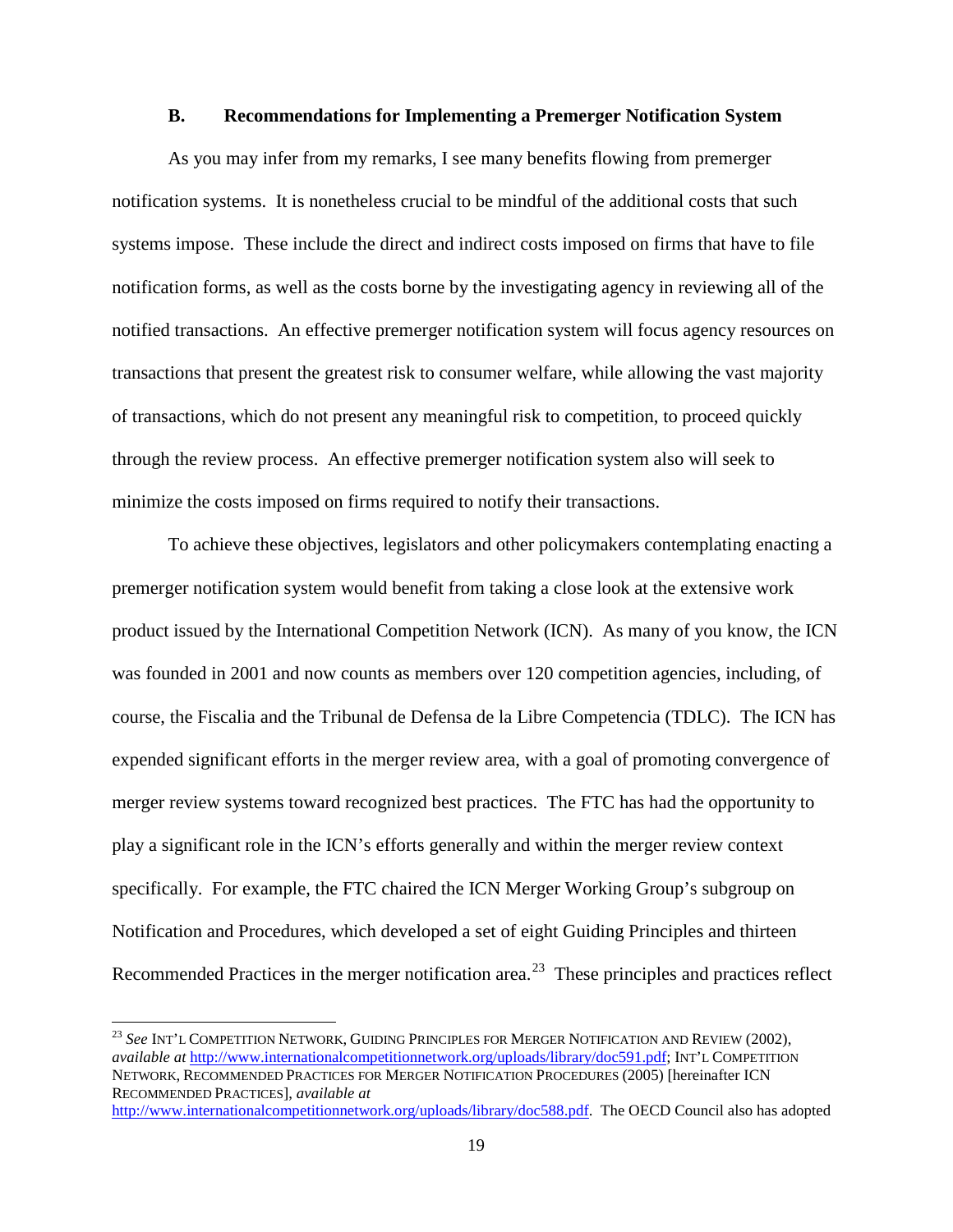an international consensus on merger notification best practices, and, as I will discuss in more detail, they provide important and useful guidance for competition authorities in implementing their premerger notification systems. I am focusing on a few, significant notification issues in the limited amount of time that I have this morning. There are certainly many significant procedural and substantive issues raised by any merger review system, whether voluntary or mandatory. Those important issues, however, are beyond the scope of this speech.

# **1. Merger Notification Thresholds**

A "threshold" issue for any premerger notification system is the selection of appropriate thresholds for requiring a merger filing. The ICN's Recommended Practices call for such thresholds to be clear and understandable and based on both objectively quantifiable criteria and information that is readily accessible to the merging parties.<sup>[24](#page-19-0)</sup> Given the large and growing number of jurisdictions around the globe in which notification thresholds must be evaluated by merging firms, "the business community, competition agencies and the efficient operation of capital markets are best served by clear, understandable, easily administrable, bright-line tests"<sup>[25](#page-19-1)</sup> for whether a merger must be filed in a particular jurisdiction.

Typically, notification thresholds are based on the merging firms' assets and sales (or turnover), which are objective measures. In contrast, the ICN recommends against the use of market shares as notification thresholds.<sup>26</sup> Market shares are much more subjective than asset or sales figures. Market definition is one of the most controversial topics in merger review.

recommended best practices for merger review, addressing many of the same issues covered in the ICN Recommended Practices. *See* ORG. FOR ECON. COOPERATION & DEV., RECOMMENDATION OF THE COUNCIL ON MERGER REVIEW (2005) [hereinafter OECD RECOMMENDATION], *available at* [http://www.oecd.org/competition/mergers/40537528.pdf.](http://www.oecd.org/competition/mergers/40537528.pdf)

 $\overline{\phantom{a}}$ 

<span id="page-19-0"></span><sup>24</sup> *See* ICN RECOMMENDED PRACTICES, *supra* note [23,](#page-18-1) §§ II.A-.C, at 3-4. *See also* OECD RECOMMENDATION, *supra* not[e 23,](#page-18-1) § I.A.1.2.2, at 2 (recommending that OECD member countries "use clear and objective criteria to determine whether and when a merger must be notified").

<span id="page-19-1"></span><sup>25</sup> ICN RECOMMENDED PRACTICES, *supra* note [23,](#page-18-1) § II.A cmt. n.1, at 3.

<span id="page-19-2"></span><sup>26</sup> *See id.* § II.B cmt. n.1, at 3.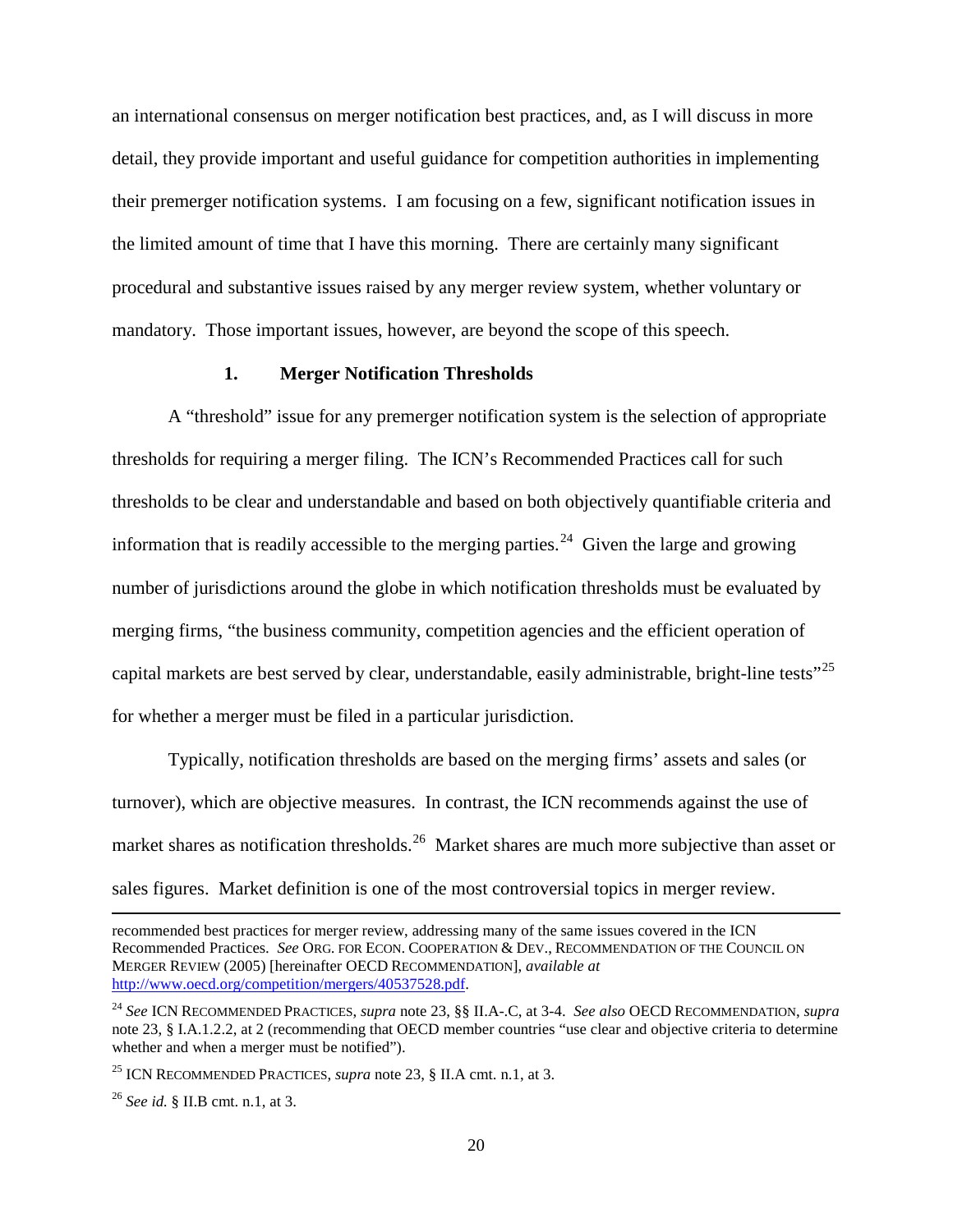Defining the relevant market correctly is often difficult, and market shares, to the extent they provide useful information, are only meaningful if they are based on properly defined markets. Further, it can be quite costly and time-consuming to conduct a market share analysis.

In selecting notification thresholds, it is also crucial to set them at a sufficiently high level, so as not to impose unnecessary burdens on business or the reviewing agency and its limited resources. Merger review is a fact-intensive process that can require significant resources to review all of the transactions that may be filed with the competition authority, including the many transactions that are unlikely to raise competitive concerns. Low notification thresholds can impose unnecessary burdens on both parties required to provide notification and the agency staff who are tasked with reviewing all filed mergers. Rather than spending time investigating mergers that are unlikely to be problematic, agency resources likely would be better utilized in pursuing cartel cases or other anticompetitive conduct.

#### **2. Nexus to Reviewing Jurisdiction**

A second important consideration in selecting notification thresholds is the nexus to the reviewing jurisdiction of the transactions that must be notified. As the ICN recommends, a premerger notification system should not capture a foreign transaction unless there is a sufficient nexus between the reviewing jurisdiction and the transaction at issue.<sup>[27](#page-20-0)</sup> Requiring merger notification in the case of transactions that do not have a material local nexus imposes unnecessary filing costs on merging parties and uses competition agency resources without any corresponding enforcement benefit. Thus, a premerger notification system should not require a

<span id="page-20-0"></span><sup>27</sup> *See id.* § I.A, at 1 ("Jurisdiction should be asserted only over those transactions that have an appropriate nexus with the jurisdiction concerned."). *See also* OECD RECOMMENDATION, *supra* note [23,](#page-18-1) § I.A.1.2.1, at 2 (recommending that OECD member countries "assert jurisdiction only over those mergers that have an appropriate nexus with their jurisdiction").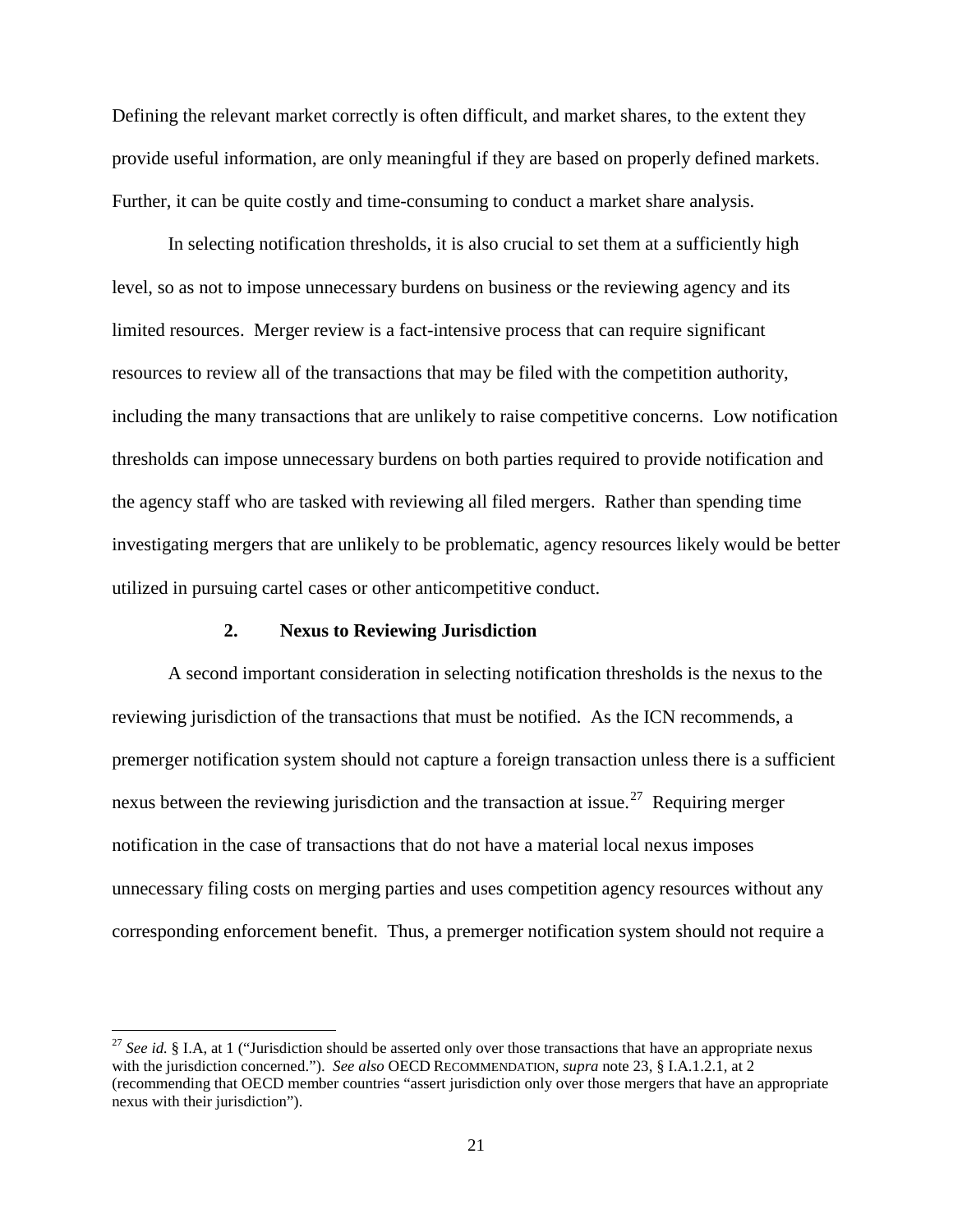filing unless the proposed transaction "is likely to have a significant, direct and immediate economic effect within the jurisdiction concerned."[28](#page-21-0)

### **3. Reasonably Short Review Periods**

A third important consideration in designing a premerger notification system is the timeframe for the merger review. Merger reviews should be conducted in a reasonable and determinable timeframe.<sup>29</sup> Having reasonably short time limitations for each phase of review is necessary to avoid imposing undue burdens on the merging parties. Competition agencies need sufficient time to properly investigate and analyze mergers, which often present complex legal and economic issues. At the same time, mergers are almost always time-sensitive, and unduly long review periods may jeopardize proposed transactions from being consummated. Undue delay also defers the realization of any efficiencies arising from transactions undergoing review. Further, merging parties should be able to predict with some, even if not complete, certainty how long each phase of the merger review likely will take.

Premerger notification systems also should be designed to permit notified transactions that do not raise material competitive concerns—that is, the vast majority of mergers—to proceed expeditiously.<sup>[30](#page-21-2)</sup> In the United States, for example, merging parties can request early termination of the initial thirty-day waiting period, and, wherever possible if a transaction does not present any material competitive concerns, the FTC and DOJ will honor this request. In fiscal year 2012, the most recent year available, the two agencies granted early termination in

<span id="page-21-0"></span><sup>28</sup> ICN RECOMMENDED PRACTICES, *supra* note [23,](#page-18-1) § I.C cmt. n.1, at 2.

<span id="page-21-1"></span><sup>29</sup> *See, e.g.*, *id.* §§ IV.A, .C, at 7-9; OECD RECOMMENDATION, *supra* note [23,](#page-18-1) § I.A.1.3, at 2 ("The review of mergers should be conducted, and decisions should be made, within a reasonable and determinable time frame.").

<span id="page-21-2"></span><sup>30</sup> *See, e.g.*, ICN RECOMMENDED PRACTICES, *supra* note [23,](#page-18-1) § IV.B, at 8; OECD RECOMMENDATION, *supra* note [23,](#page-18-1) § I.A.1.2.4, at 2 (recommending that OECD member countries "provide procedures that seek to ensure that mergers that do not raise material competitive concerns are subject to expedited review and clearance").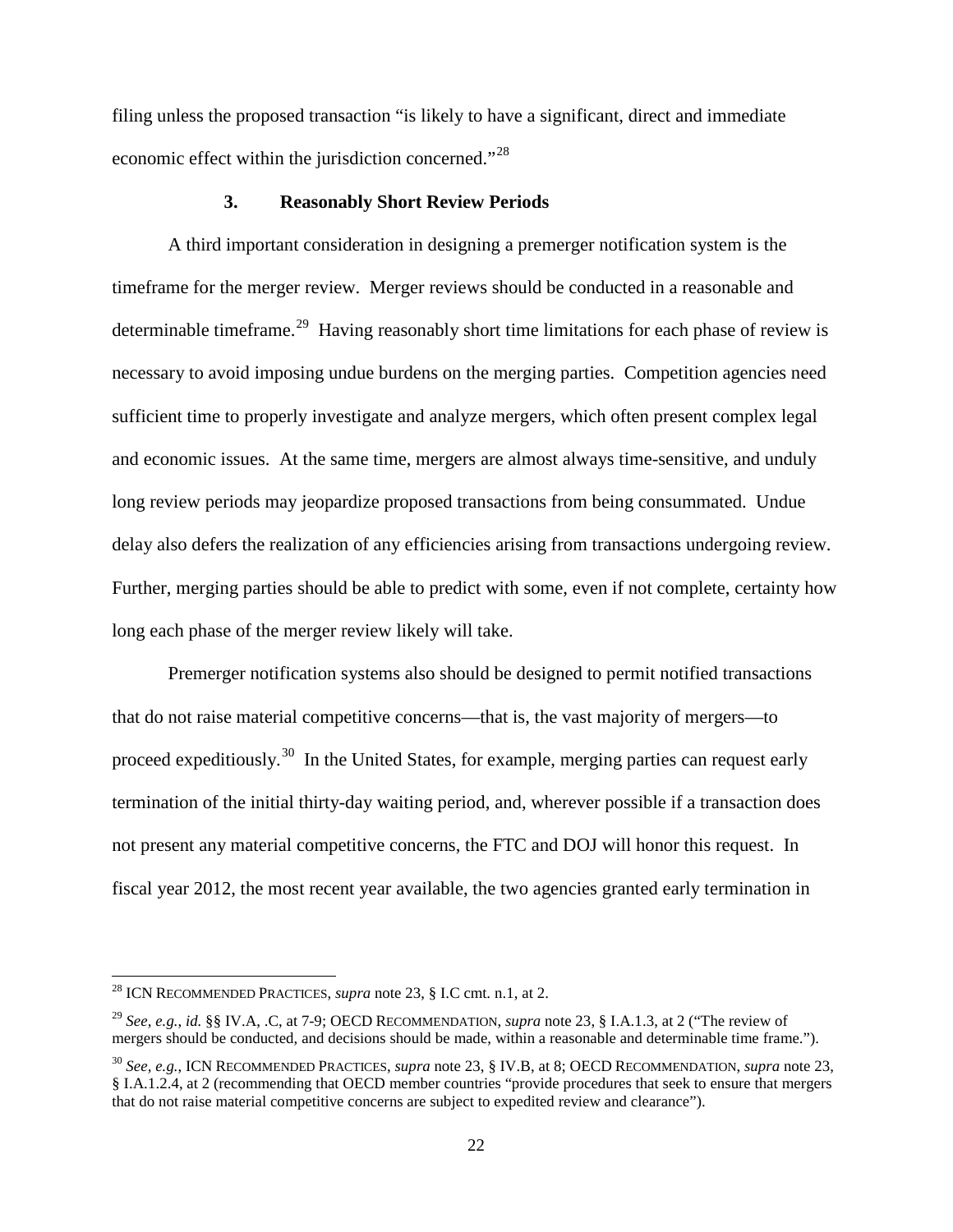eighty-two percent of the transactions in which it was requested by the parties.<sup>[31](#page-22-0)</sup> As another example, Brazil, which enacted a premerger notification system last year, reduced the average merger review period from about 150 days in 2011 to twenty-five days during the first year of its new system.<sup>[32](#page-22-1)</sup> The average review period for mergers filed under Brazil's new fast-track process was nineteen days during the first year of the program.<sup>[33](#page-22-2)</sup>

### **4. Continual Self-Assessment**

Finally, as with all aspects of its performance, an agency enforcing a premerger notification program ought to engage in continual self-assessment of the program's impact and effectiveness. That is, the agency should continually assess how it may speed up the review process and reduce the burden on filing parties  $34$ —without compromising the agency's ability to investigate and stop proposed transactions that will lessen competition. This is true for any agency overseeing a premerger notification system. Even with almost forty years of experience with such a system, the FTC and DOJ continue to seek ways in which we can make our premerger review process more efficient and less burdensome.

\* \* \*

To conclude, I hope that I have convinced you of the benefits of both competition advocacy and carefully implemented premerger notification systems. Each of these programs plays an important role in a competition enforcement system, allowing competition agencies to prevent enduring harms to consumer welfare before it is too late to undo or remedy them. I look

<span id="page-22-0"></span><sup>&</sup>lt;sup>31</sup> 2012 HSR REPORT, *supra* note [22,](#page-16-1) at 6 (early termination granted in 902 of the 1,094 transactions in which it was requested during fiscal year 2012).

<span id="page-22-1"></span><sup>32</sup> *See* Carlos Emmanuel Joppert Ragazzo & Mario Sergio Rocha Gordilho, Jr., *One Year After: Premerger Notification Unit in Brazil*, CPI ANTITRUST CHRON. 8 (Aug. 2013), *available at* [https://www.competitionpolicyinternational.com/file/view/6979.](https://www.competitionpolicyinternational.com/file/view/6979)

<span id="page-22-2"></span><sup>33</sup> *Id.* at 7.

<span id="page-22-3"></span><sup>&</sup>lt;sup>34</sup> Agencies also should assess, among other things, the transparency and procedural fairness of their premerger notification systems.